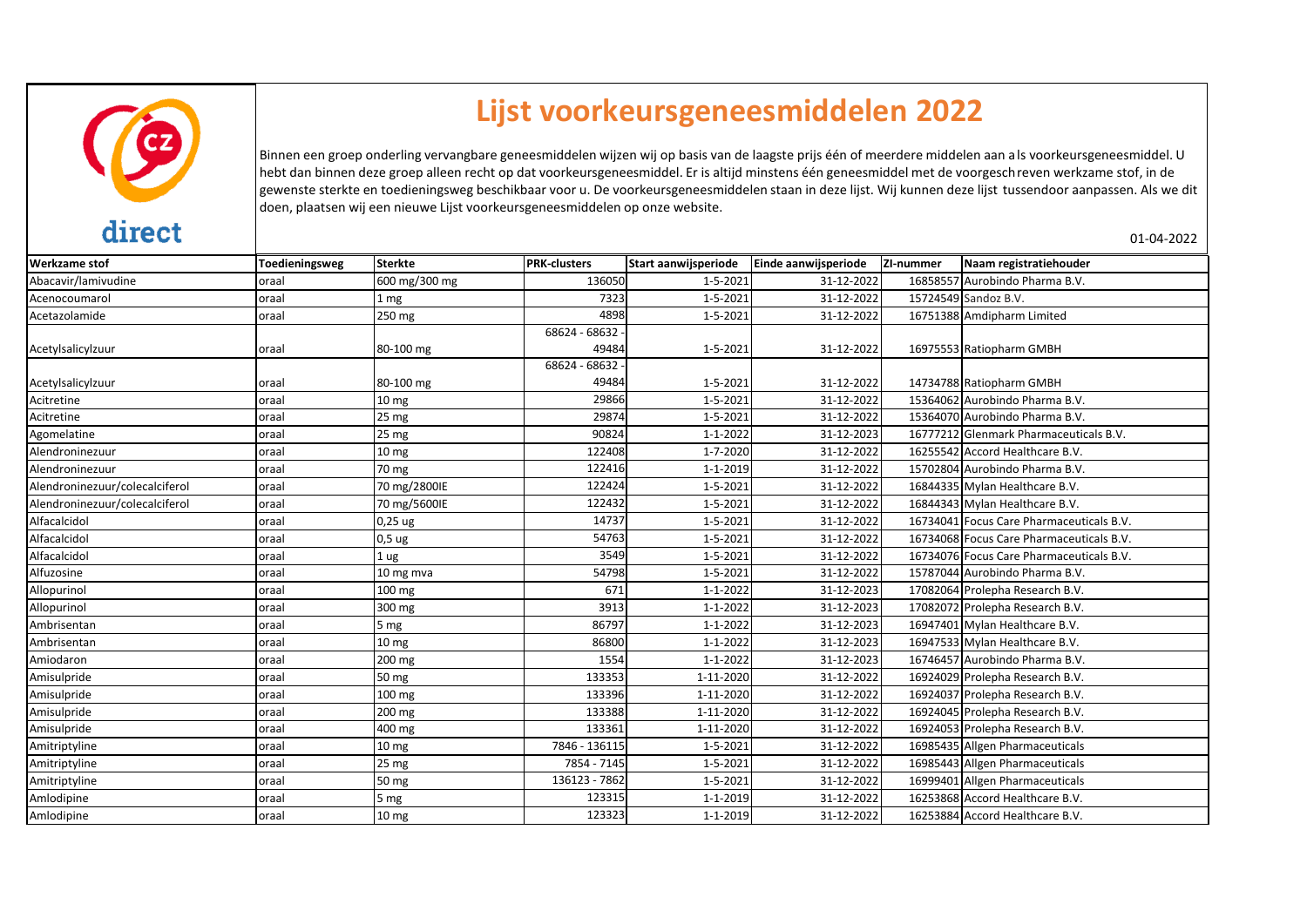| Amlodipine/valsartan       | oraal     | 5 mg/80 mg          | 123471          | 1-5-2021       | 31-12-2022 | 16986458 Aurobindo Pharma B.V.              |
|----------------------------|-----------|---------------------|-----------------|----------------|------------|---------------------------------------------|
| Amlodipine/valsartan       | oraal     | 5 mg/160 mg         | 123498          | 1-5-2021       | 31-12-2022 | 16986466 Aurobindo Pharma B.V.              |
| Amlodipine/valsartan       | oraal     | 10 mg/160 mg        | 123501          | 1-5-2021       | 31-12-2022 | 16986474 Aurobindo Pharma B.V.              |
| Amoxicilline               | oraal     | 250 mg/5 ml         | 64157           | 1-5-2021       | 31-12-2022 | 14937352 Sandoz B.V.                        |
| Amoxicilline               | oraal     | 500 mg              | 5223 - 68519    | 1-5-2021       | 31-12-2022 | 16786815 Aurobindo Pharma B.V.              |
| Amoxicilline/clavulaanzuur | oraal     | 500 mg/125 mg       | 17809           | 1-1-2019       | 31-12-2022 | 16117921 Aurobindo Pharma B.V.              |
| Amoxicilline/clavulaanzuur | oraal     | 875 mg/125 mg       | 69280           | 1-5-2021       | 31-12-2022 | 16117948 Aurobindo Pharma B.V.              |
| Anastrozol                 | oraal     | 1 mg                | 45020           | $1 - 1 - 2019$ | 31-12-2022 | 15650944 Accord Healthcare B.V.             |
| Aprepitant                 | oraal     | 80 mg + 125 mg      | 85790           | 1-2-2020       | 31-12-2022 | 16798961 Medical Valley invest AB (Xiromed) |
| Aprepitant                 | oraal     | 125 mg              | 75825           | 1-3-2020       | 31-12-2022 | 16811143 Aurobindo Pharma B.V.              |
| Aprepitant                 | oraal     | 80 mg               | 75817           | $1 - 1 - 2022$ | 31-12-2023 | 16811135 Aurobindo Pharma B.V.              |
| Aripiprazol                | oraal     | 10 <sub>mg</sub>    | 75248           | 1-1-2019       | 31-12-2022 | 16581679 Medical Valley invest AB (Xiromed) |
| Aripiprazol                | oraal     | 15 mg               | 75256           | 1-1-2019       | 31-12-2022 | 16581687 Medical Valley invest AB (Xiromed) |
| Aripiprazol                | oraal     | 30 mg               | 75264           | 1-1-2019       | 31-12-2022 | 16581695 Medical Valley invest AB (Xiromed) |
| Atazanavir                 | oraal     | 200 mg              | 74349           | 1-5-2021       | 31-12-2022 | 16786009 Mylan Healthcare B.V.              |
| Atazanavir                 | oraal     | 300 mg              | 86479           | 1-7-2020       | 31-12-2022 | 16786017 Mylan Healthcare B.V.              |
| Atenolol                   | oraal     | 25 <sub>mg</sub>    | 33103           | $1 - 5 - 2021$ | 31-12-2022 | 15758761 Aurobindo Pharma B.V.              |
| Atenolol                   | oraal     | 50 mg               | 15822           | 1-5-2021       | 31-12-2022 | 15758788 Aurobindo Pharma B.V.              |
| Atenolol                   | oraal     | 100 mg              | 3352            | 1-5-2021       | 31-12-2022 | 15758796 Aurobindo Pharma B.V.              |
| Atenolol/chloortalidon     | oraal     | 50 mg/ 12,5 mg      | 20265           | 1-5-2021       | 31-12-2022 | 14656205 Aurobindo Pharma B.V.              |
| Atenolol/chloortalidon     | oraal     | 100 mg/25 mg        | 15857           | 1-5-2021       | 31-12-2022 | 14656213 Aurobindo Pharma B.V.              |
| Atomoxetine                | oraal     | $10 \, \text{mg}$   | 197734 - 76708  | 1-1-2020       | 31-12-2022 | 16812638 Glenmark Pharmaceuticals B.V.      |
| Atomoxetine                | oraal     | 18 mg               | 197750 - 76716  | 1-4-2020       | 31-12-2022 | 16811666 Aurobindo Pharma B.V.              |
| Atomoxetine                | oraal     | 25 mg               | 197769 - 76724  | 1-1-2020       | 31-12-2022 | 16812670 Glenmark Pharmaceuticals B.V.      |
| Atomoxetine                | oraal     | 40 mg               | 197777 - 76732  | 1-1-2020       | 31-12-2022 | 16802799 Accord Healthcare B.V.             |
| Atomoxetine                | oraal     | 60 mg               | 197785 - 76740  | 1-1-2020       | 31-12-2022 | 16813359 Accord Healthcare B.V.             |
| Atomoxetine                | oraal     | 80 mg               | 197793 - 89494  | 1-2-2020       | 31-12-2022 | 16813367 Accord Healthcare B.V.             |
| Atomoxetine                | oraal     | 100 mg              | 197742 - 105309 | $1 - 1 - 2020$ | 31-12-2022 | 16811712 Aurobindo Pharma B.V.              |
| Atorvastatine              | oraal     | 10 <sub>mg</sub>    | 98779 - 98604   | 1-5-2021       | 31-12-2022 | 16857615 Aristo Pharma GmbH                 |
| Atorvastatine              | oraal     | 20 mg               | 98787 - 98612   | 1-5-2021       | 31-12-2022 | 16857658 Aristo Pharma GmbH                 |
| Atorvastatine              | oraal     | 40 mg               | 98620           | 1-5-2021       | 31-12-2022 | 16580060 Medical Valley invest AB (Xiromed) |
| Atorvastatine              | oraal     | 80 mg               | 98639           | 1-5-2021       | 31-12-2022 | 16962737 Aristo Pharma GmbH                 |
| Azithromycine              | oraal     | 250 mg              | 114995          | 1-1-2022       | 31-12-2023 | 16370562 Aurobindo Pharma B.V.              |
| Azithromycine              | oraal     | 250 mg              | 114995          | 1-2-2022       | 31-12-2023 | 15798402 Pharmachemie                       |
| Azithromycine              | oraal     | 500 mg              | 115002          | $1 - 1 - 2022$ | 31-12-2023 | 16628578 Aurobindo Pharma B.V.              |
| Baclofen                   | oraal     | $10 \text{ mg}$     | 2607            | 1-5-2021       | 31-12-2022 | 14277379 Aurobindo Pharma B.V.              |
| Beclometason aerosol       | inhalatie | 50 ug               | 2909            | $1 - 5 - 2021$ | 31-12-2022 | 16967046 Glenmark Pharmaceuticals B.V.      |
| Beclometason aerosol       | inhalatie | 100 ug              | 73407           | 1-5-2021       | 31-12-2022 | 15124452 Allgen Pharmaceuticals             |
| Beclometason aerosol       | inhalatie | 250 ug              | 21857           | 1-5-2021       | 31-12-2022 | 16969243 Glenmark Pharmaceuticals B.V.      |
| Betahistine                | oraal     | 8 mg                | 1309            | 1-5-2021       | 31-12-2022 | 16253833 Accord Healthcare B.V.             |
| Betahistine                | oraal     | 16 <sub>mg</sub>    | 27413           | 1-5-2021       | 31-12-2022 | 16253841 Accord Healthcare B.V.             |
|                            |           |                     | 199079 - 45284  |                |            |                                             |
| Betamethason lotion        | dermaal   | $1 \,\mathrm{mg/g}$ | 1465            | 1-1-2022       | 31-12-2023 | 16975693 Medical Valley invest AB (Xiromed) |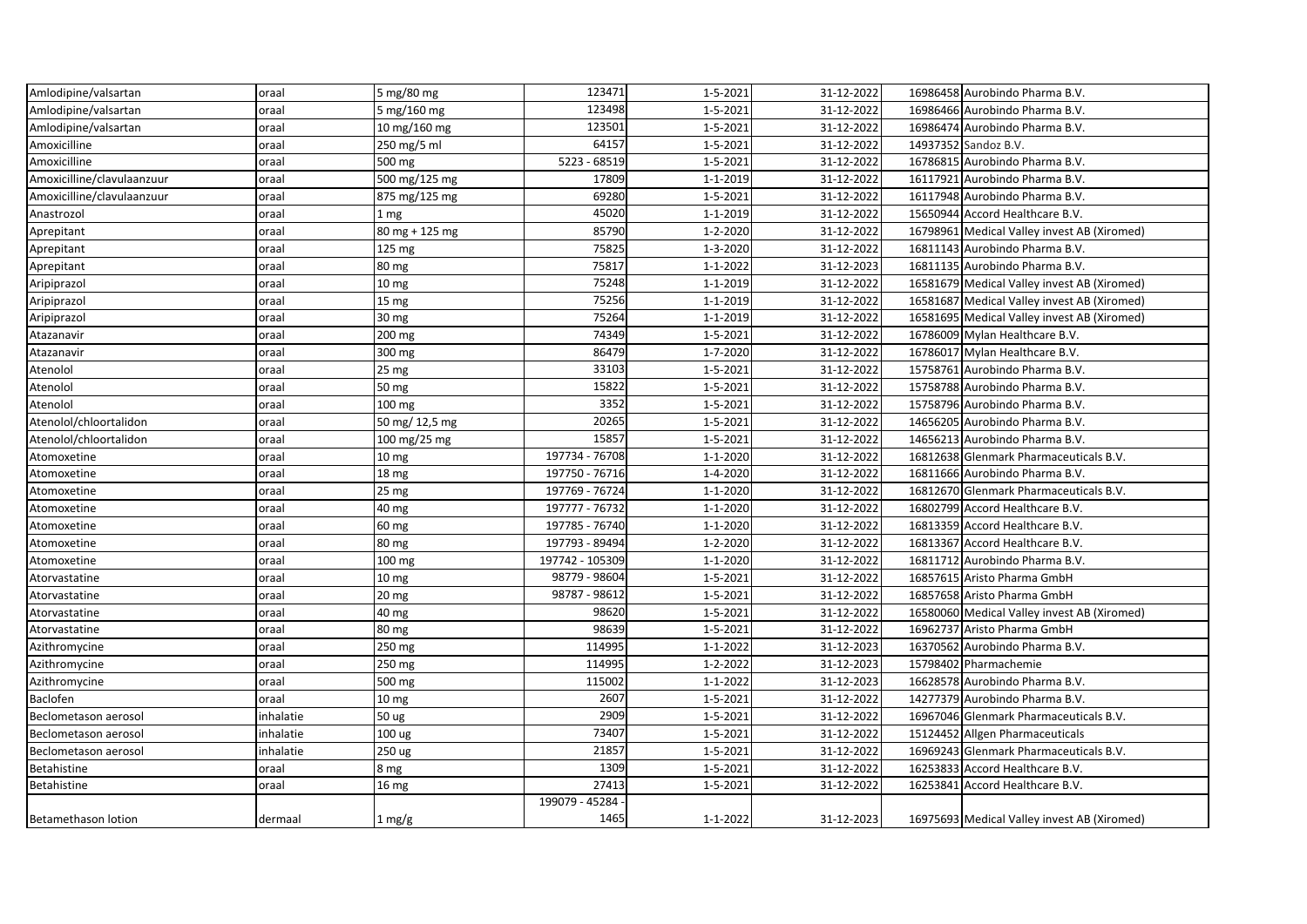|                                 |              |                     | 199079 - 45284 - |                |            |                                                    |
|---------------------------------|--------------|---------------------|------------------|----------------|------------|----------------------------------------------------|
| Betamethason lotion             | dermaal      | $1 \text{ mg/g}$    | 1465             | 1-2-2022       | 31-12-2023 | 16990374 Medical Valley invest AB (Xiromed)        |
| Bicalutamide                    | oraal        | 150 mg              | 86614            | 1-5-2021       | 31-12-2022 | 16972767 Accord Healthcare B.V.                    |
| Bimatoprost                     | oculair      | $0,1$ mg            | 92681 - 210447   | 1-1-2022       | 31-12-2023 | 16884000 Mylan Healthcare B.V.                     |
| Bisoprolol                      | oraal        | 1,25 mg             | 96946            | 1-5-2021       | 31-12-2022 | 16932420 1A Pharma GmbH                            |
| Bisoprolol                      | oraal        | $2,5$ mg            | 71323            | 1-5-2021       | 31-12-2022 | 16288327 Aurobindo Pharma B.V.                     |
| Bisoprolol                      | oraal        | 5 mg                | 25534            | 1-5-2021       | 31-12-2022 | 16746465 Aurobindo Pharma B.V.                     |
| Bosentan                        | oraal        | 62,5 mg             | 67369            | 1-11-2018      | 31-12-2022 | 16744403 Accord Healthcare B.V.                    |
| Bosentan                        | oraal        | 125 mg              | 67377            | 1-11-2018      | 31-12-2022 | 16744411 Accord Healthcare B.V.                    |
| <b>Brinzolamide</b>             | oculair      | 10 mg/ml            | 72877 - 212261   | 1-4-2022       | 31-12-2023 | 16145755 Mylan Healthcare B.V.                     |
| Budesonide                      | inhalatie    | $0,25$ mg/ml        | 34452            | 1-5-2021       | 31-12-2022 | 15824373 Sandoz B.V.                               |
| Budesonide                      | inhalatie    | $0,5$ mg/ml         | 35424            | $1 - 5 - 2021$ | 31-12-2022 | 15824365 Sandoz B.V.                               |
| Budesonide                      | nasaal       | 50 ug               | 24554            | 1-8-2021       | 31-12-2022 | 17023505 Aurobindo Pharma B.V.                     |
| Budesonide                      | nasaal       | 100 ug              | 32727 - 37397    | 1-8-2021       | 31-12-2022 | 17023513 Aurobindo Pharma B.V.                     |
| Bumetanide                      | oraal        | 1 mg                | 4219             | 1-5-2021       | 31-12-2022 | 16058054 Sandoz B.V.                               |
| Bumetanide                      | oraal        | 2 mg                | 43508            | 1-5-2021       | 31-12-2022 | 14317788 Sandoz B.V.                               |
| Bumetanide                      | oraal        | 5 mg                | 16365            | $1 - 5 - 2021$ | 31-12-2022 | 14281414 Sandoz B.V.                               |
| Buprenorfine                    | transdermaal | 5 ug/uur            | 89400            | 1-5-2021       | 31-12-2022 | 16231341 Sandoz B.V.                               |
| Buprenorfine                    | transdermaal | 10 ug/uur           | 89419            | 1-5-2021       | 31-12-2022 | 16231368 Sandoz B.V.                               |
| Buprenorfine                    | transdermaal | 20 ug/uur           | 89435            | 1-5-2021       | 31-12-2022 | 16521048 Glenmark Pharmaceuticals B.V.             |
| Buprenorfine                    | transdermaal | 35 ug/uur           | 76643            | 1-1-2019       | 31-12-2022 | 15840263 Sun Pharmaceutical Industries Europe B.V. |
| Buprenorfine                    | transdermaal | 52,5 ug/uur         | 76651            | 1-1-2019       | 31-12-2022 | 15840271 Sun Pharmaceutical Industries Europe B.V. |
| Buprenorfine                    | transdermaal | 70 ug/uur           | 76678            | $1 - 1 - 2019$ | 31-12-2022 | 15840298 Sun Pharmaceutical Industries Europe B.V. |
| Buprenorfine/naloxon            | oraal        | $2$ mg/0,5 mg       | 82155            | 1-4-2022       | 31-12-2023 | 17087341 Allgen Pharmaceuticals                    |
| Buprenorfine/naloxon            | oraal        | 8 mg/2 mg           | 82163            | $1 - 1 - 2022$ | 31-12-2023 | 16636473 Sandoz B.V.                               |
| Bupropion****                   | oraal        | 150 mg mva          | 82880            | 1-5-2021       | 31-12-2022 | 16382250 Sandoz B.V.                               |
| Calcipotriol/betamethason       | cutaan       | 50 $\mu$ g/0,5 mg/g | 133329 - 69167   | 1-5-2021       | 31-12-2022 | 16231392 Sandoz B.V.                               |
|                                 |              |                     | 58807 - 54186    |                |            |                                                    |
| Calciumcarbonaat/colecalciferol | oraal        | 500 mg/400-440 IE   | 119687 - 112836  | 1-5-2021       | 31-12-2022 | 16674545 CHEPLAPHARM Arzneimittel GmbH             |
| Calciumcarbonaat/colecalciferol | oraal        | 500 mg/800-880 IE   | 94145 - 99074    | 1-5-2021       | 31-12-2022 | 16307852 CHEPLAPHARM Arzneimittel GmbH             |
| Candesartan                     | oraal        | 4 mg                | 48399            | 1-1-2019       | 31-12-2022 | 16307682 Aurobindo Pharma B.V.                     |
| Candesartan                     | oraal        | 4 mg                | 48399            | 1-4-2022       | 31-12-2022 | 15782271 Aurobindo Pharma B.V.                     |
| Candesartan                     | oraal        | 8 mg                | 48402            | 1-1-2019       | 31-12-2022 | 16740939 Medical Valley invest AB (Xiromed)        |
| Candesartan                     | oraal        | 16 mg               | 48410            | 1-1-2019       | 31-12-2022 | 16741056 Medical Valley invest AB (Xiromed)        |
| Candesartan                     | oraal        | 32 mg               | 76376            | 1-1-2019       | 31-12-2022 | 16769090 Medical Valley invest AB (Xiromed)        |
| Candesartan/hydrochloorthiazide | oraal        | 8 mg/12,5 mg        | 101885           | $1 - 5 - 2021$ | 31-12-2022 | 17007178 KRKA Belgium N.V.                         |
| Candesartan/hydrochloorthiazide | oraal        | 16 mg/12,5 mg       | 56170            | 1-5-2021       | 31-12-2022 | 17007186 KRKA Belgium N.V.                         |
| Carbasalaatcalcium bruistablet  | oraal        | 100 mg              | 52191            | $1 - 1 - 2022$ | 31-12-2023 | 15364577 Mylan Healthcare B.V.                     |
| Carbasalaatcalcium poeder       | oraal        | 100 mg              | 13072            | $1 - 1 - 2022$ | 31-12-2023 | 14168731 Mylan Healthcare B.V.                     |
| Carvedilol                      | oraal        | 6,25 mg             | 47864            | 1-5-2021       | 31-12-2022 | 16061454 Aurobindo Pharma B.V.                     |
| Carvedilol                      | oraal        | 12,5 mg             | 74241            | $1 - 5 - 2021$ | 31-12-2022 | 16787706 Aurobindo Pharma B.V.                     |
| Carvedilol                      | oraal        | 25 <sub>mg</sub>    | 41009            | 1-5-2021       | 31-12-2022 | 16117956 Aurobindo Pharma B.V.                     |
| Celecoxib                       | oraal        | 100 mg              | 58998            | $1 - 1 - 2019$ | 31-12-2022 | 16307836 Aurobindo Pharma B.V.                     |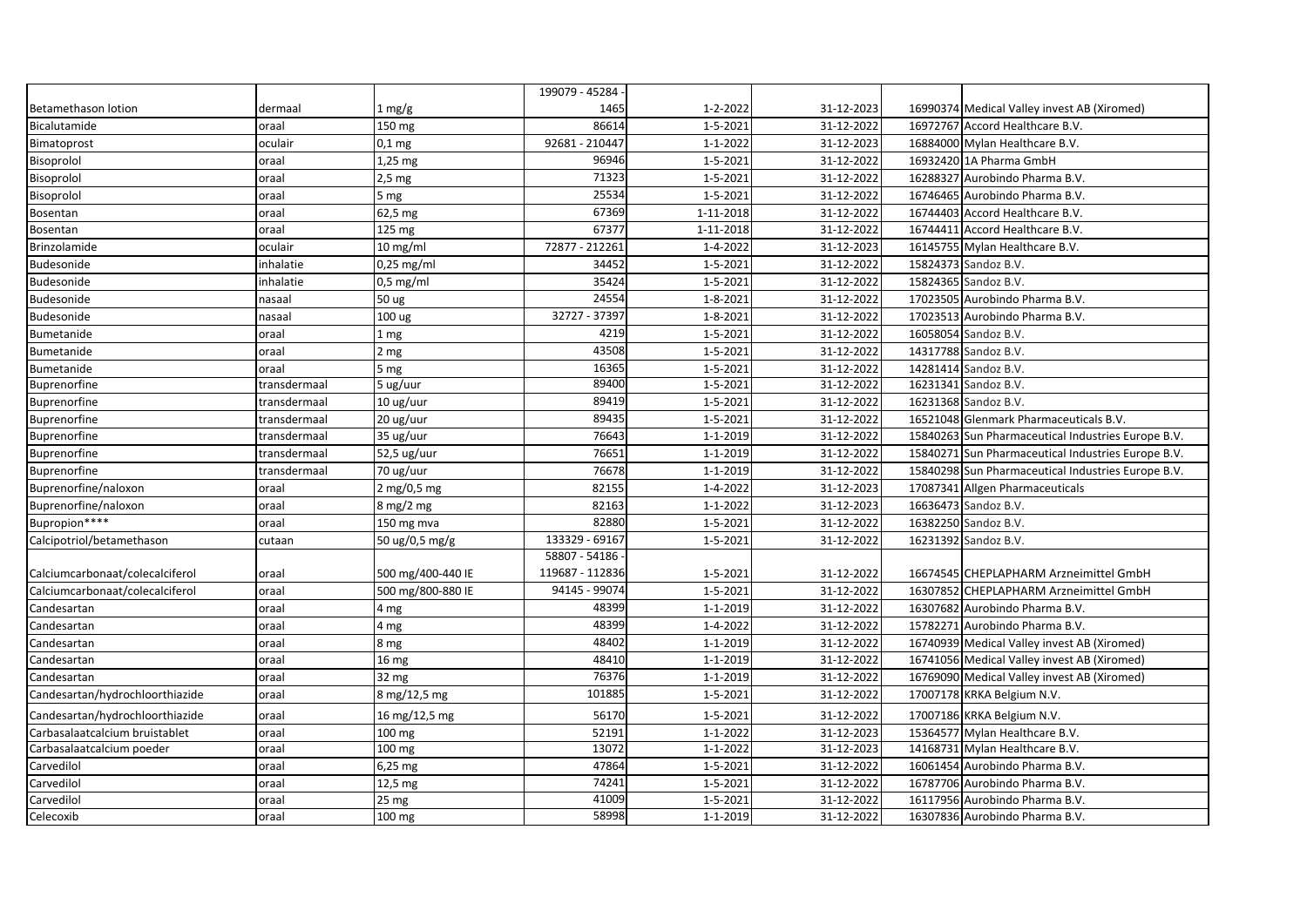| Celecoxib      | oraal   | 200 mg             | 59005          | 1-1-2019       | 31-12-2022 | 16307844 Aurobindo Pharma B.V.              |
|----------------|---------|--------------------|----------------|----------------|------------|---------------------------------------------|
| Cetirizine     | oraal   | 10 mg              | 26298          | 1-5-2021       | 31-12-2022 | 15192172 Sandoz B.V.                        |
| Chloortalidon  | oraal   | 25 mg              | 15962          | 1-5-2021       | 31-12-2022 | 14217937 Aurobindo Pharma B.V.              |
| Cimetidine     | oraal   | 400 mg             | 16713          | 1-5-2021       | 31-12-2022 | 15598543 Accord Healthcare B.V.             |
| Cinacalcet     | oraal   | 30 mg              | 77100          | 1-8-2020       | 31-12-2022 | 16921801 Accord Healthcare B.V.             |
| Cinacalcet     | oraal   | 30 mg              | 77100          | 1-7-2021       | 31-12-2022 | 16544579 Accord Healthcare B.V.             |
| Cinacalcet     | oraal   | 60 mg              | 77119          | 1-8-2020       | 31-12-2022 | 16921828 Accord Healthcare B.V.             |
| Cinacalcet     | oraal   | 90 mg              | 77127          | 1-8-2020       | 31-12-2022 | 16921836 Accord Healthcare B.V.             |
| Citalopram     | oraal   | $40$ mg/ml         | 52485          | $1 - 5 - 2021$ | 31-12-2022 | 17003903 Focus Care Pharmaceuticals B.V.    |
| Citalopram     | oraal   | 10 <sub>mg</sub>   | 61077          | $1 - 1 - 2022$ | 31-12-2023 | 16528395 Aurobindo Pharma B.V.              |
| Citalopram     | oraal   | 20 <sub>mg</sub>   | 44083          | $1 - 1 - 2022$ | 31-12-2023 | 16579283 Aurobindo Pharma B.V.              |
| Citalopram     | oraal   | 30 mg              | 80012          | $1 - 1 - 2022$ | 31-12-2023 | 16792262 Aurobindo Pharma B.V.              |
| Citalopram     | oraal   | 40 mg              | 44091          | $1 - 1 - 2022$ | 31-12-2023 | 16528409 Aurobindo Pharma B.V.              |
| Claritromycine | oraal   | 500 mg mva         | 49425          | 1-5-2021       | 31-12-2022 | 14164191 Mylan Healthcare B.V.              |
| Clindamycine   | oraal   | 300 mg             | 30430          | 1-5-2021       | 31-12-2022 | 15189627 Sandoz B.V.                        |
| Clobetasol     | dermaal | $0,5$ mg           | 62782          | 1-5-2021       | 31-12-2022 | 16769082 Medical Valley Invest AB (Xiromed) |
| Clopidogrel    | oraal   | 75 mg              | 124559         | 1-5-2021       | 31-12-2022 | 16922409 Addimed Pharma B.V.                |
| Clozapine      | oraal   | 25 mg              | 25429 - 201448 | $1 - 5 - 2021$ | 31-12-2022 | 16666682 Accord Healthcare B.V.             |
| Clozapine      | oraal   | 100 mg             | 25437 - 201413 | 1-5-2021       | 31-12-2022 | 16666704 Accord Healthcare B.V.             |
| Clozapine      | oraal   | 200 mg             | 85014 - 201421 | 1-5-2021       | 31-12-2022 | 16787846 Aurobindo Pharma B.V.              |
| Codeïnefosfaat | oraal   | $10 \text{ mg}$    | 42773          | 1-9-2019       | 31-12-2023 | 16799658 Prolepha Research B.V.             |
| Codeïnefosfaat | oraal   | 15 mg              | 42781          | 1-9-2019       | 31-12-2023 | 16799666 Prolepha Research B.V.             |
| Codeïnefosfaat | oraal   | 20 <sub>mg</sub>   | 42803          | 1-9-2019       | 31-12-2023 | 16799674 Prolepha Research B.V.             |
| Colchicine     | oraal   | $0,5 \, \text{mg}$ | 48828          | 1-5-2021       | 31-12-2022 | 16935063 Ria Generics Ltd.                  |
| Colchicine     | oraal   | $0,5$ mg           | 48828          | 1-4-2022       | 31-12-2022 | 15419886 Aurobindo Pharma B.V.              |
| Darunavir      | oraal   | 400 mg             | 167363         | 1-7-2020       | 31-12-2022 | 16877845 Accord Healthcare B.V.             |
| Darunavir      | oraal   | 600 mg             | 167371         | $1 - 1 - 2022$ | 31-12-2023 | 17067634 Allgen Pharmaceuticals             |
| Darunavir      | oraal   | 800 mg             | 167398         | 1-1-2022       | 31-12-2023 | 17067642 Allgen Pharmaceuticals             |
| Desloratadine  | oraal   | $0,5$ mg/ml        | 86886 - 64327  | nnb            | 31-12-2022 | 16787471 Sandoz B.V.                        |
| Desloratadine  | oraal   | 5 mg               | 59021 - 85502  | $1 - 1 - 2019$ | 31-12-2022 | 16579291 Aurobindo Pharma B.V.              |
| Desloratadine  | oraal   | 5 mg               | 59021 - 85502  | $1 - 1 - 2019$ | 31-12-2022 | 16592123 Aurobindo Pharma B.V.              |
| Desmopressine  | oraal   | $0,1$ mg           | 27634          | 1-1-2019       | 31-12-2022 | 15060357 Aurobindo Pharma B.V.              |
| Desmopressine  | oraal   | $0,2$ mg           | 27642          | 1-1-2019       | 31-12-2022 | 15060365 Aurobindo Pharma B.V.              |
| Desmopressine  | nasaal  | 10 <sub>ug</sub>   | 31399 - 90794  | 1-5-2021       | 31-12-2022 | 15527182 Mylan Healthcare B.V.              |
| Diclofenac     | oraal   | 75 mg mva          | 34142          | 1-5-2021       | 31-12-2022 | 14271338 Aurobindo Pharma B.V.              |
| Domperidon     | oraal   | 10 mg              | 119652 - 6297  | 1-1-2022       | 31-12-2023 | 15538206 Accord Healthcare B.V.             |
| Dorzolamide    | oculair | 20 mg/ml           | 203319         | 1-5-2021       | 31-12-2022 | 15690563 Aurobindo Pharma B.V.              |
| Doxazosine     | oraal   | 4 mg mva           | 53589          | $1 - 1 - 2022$ | 31-12-2023 | 15527239 Aurobindo Pharma B.V.              |
| Doxazosine     | oraal   | 8 mg mva           | 53597          | $1 - 1 - 2022$ | 31-12-2023 | 15902102 Aurobindo Pharma B.V.              |
| Doxycycline    | oraal   | 100 mg             | 19844 - 68438  | 1-5-2021       | 31-12-2022 | 16972848 Ria Generics Ltd.                  |
| Duloxetine     | oraal   | 30 mg              | 79057          | 1-5-2021       | 31-12-2022 | 16189981 Pensa Pharma AB                    |
| Duloxetine     | oraal   | 60 mg              | 79065          | 1-5-2021       | 31-12-2022 | 16175085 Aurobindo Pharma B.V.              |
| Dutasteride    | oraal   | $0,5$ mg           | 68195          | 1-5-2021       | 31-12-2022 | 16534808 Aurobindo Pharma B.V.              |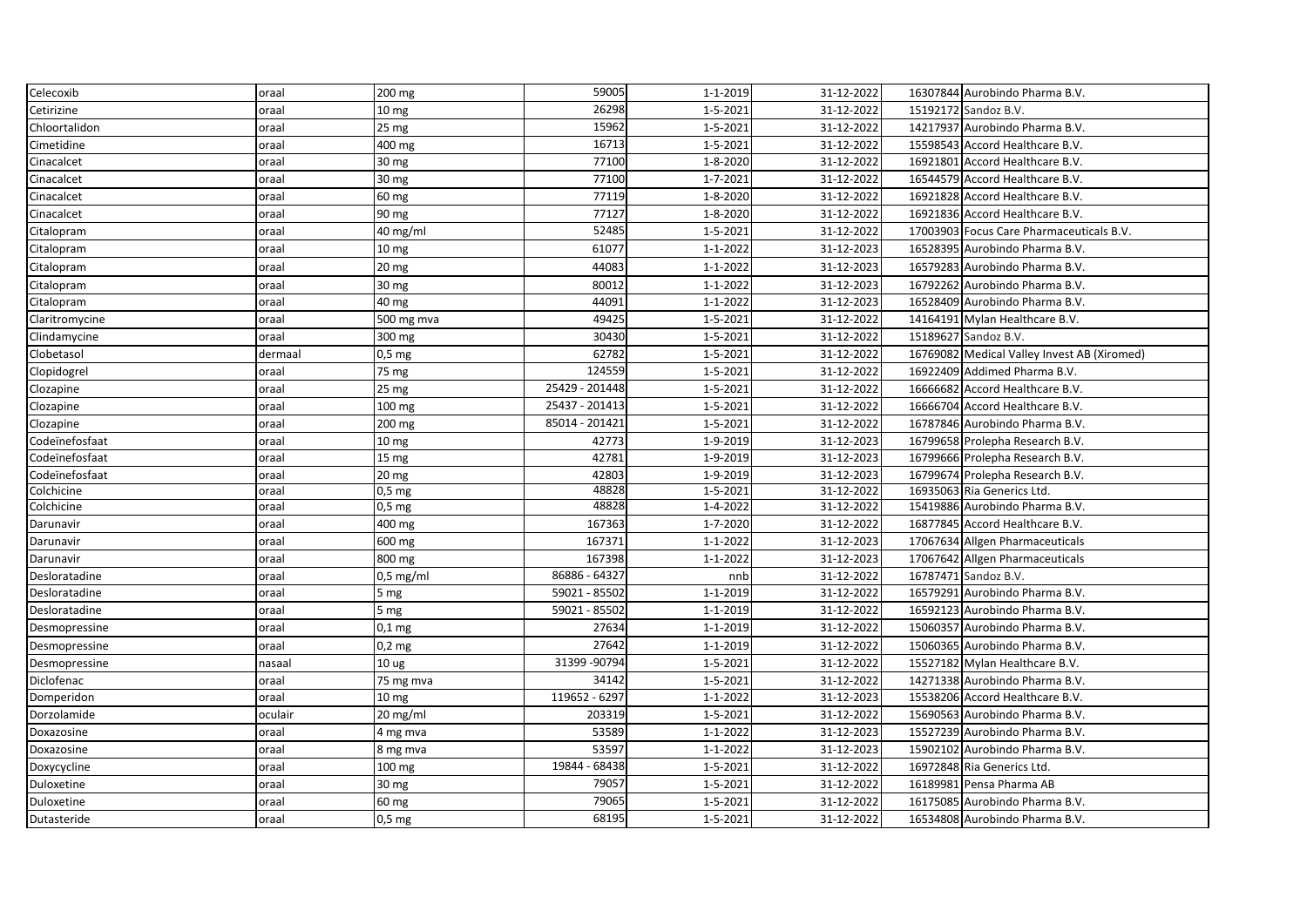| Dutasteride/Tamsulosine              | oraal        | 0,5 mg/0,4mg         | 93661         | $1 - 5 - 2021$ | 31-12-2022 | 16881907 Medical Valley Invest AB (Xiromed)        |  |
|--------------------------------------|--------------|----------------------|---------------|----------------|------------|----------------------------------------------------|--|
| Efavirenz                            | oraal        | 600 mg               | 66834         | $1 - 1 - 2022$ | 31-12-2023 | 15950646 Mylan Healthcare B.V.                     |  |
| Eletriptan                           | oraal        | 40 mg                | 60232         | 1-3-2020       | 31-12-2022 | 16792300 Aurobindo Pharma B.V.                     |  |
| Emtricitabine/tenofovirdis/efavirenz | oraal        | 200 mg/245 mg/600 mg | 146544        | 1-12-2019      | 31-12-2023 | 16829387 KRKA Belgium N.V.                         |  |
| Emtricitabine/tenofovirdisoproxil    | oraal        | 200 mg/245 mg        | 146560        | 1-8-2021       | 31-12-2022 | 17011639 Aurobindo Pharma B.V.                     |  |
| Enalapril                            | oraal        | 5 mg                 | 23698         | 1-7-2021       | 31-12-2022 | 16829131 Aurobindo Pharma B.V.                     |  |
| Enalapril                            | oraal        | 10 mg                | 21083         | 1-7-2021       | 31-12-2022 | 16829166 Aurobindo Pharma B.V.                     |  |
| Enalapril                            | oraal        | 20 mg                | 21075         | 1-7-2021       | 31-12-2022 | 16829182 Aurobindo Pharma B.V.                     |  |
| Enalapril/hydrochloorthiazide        | oraal        | 20 mg/12,5 mg        | 26387         | 1-9-2021       | 31-12-2022 | 15145220 Sandoz B.V.                               |  |
| Entacapon                            | oraal        | 200 mg               | 52035         | 1-5-2021       | 31-12-2022 | 15950999 Unichem Laboratories Limited              |  |
| Entecavir                            | oraal        | $0,5$ mg             | 81388         | 1-5-2021       | 31-12-2022 | 16592190 Aurobindo Pharma B.V.                     |  |
| Entecavir                            | oraal        | 1 mg                 | 81396         | 1-8-2018       | 31-12-2022 | 16550870 Glenmark Pharmaceuticals B.V.             |  |
| Eplerenon                            | oraal        | 25 mg                | 73431         | 1-7-2021       | 31-12-2022 | 16592174 Aurobindo Pharma B.V.                     |  |
| Eplerenon                            | oraal        | 50 mg                | 73458         | $1 - 1 - 2022$ | 31-12-2023 | 16175107 Aurobindo Pharma B.V.                     |  |
| Escitalopram                         | oraal        | 5 mg                 | 97802         | 1-5-2021       | 31-12-2022 | 16148436 Accord Healthcare B.V.                    |  |
| Escitalopram                         | oraal        | 10 <sub>mg</sub>     | 74969         | 1-5-2021       | 31-12-2022 | 16132718 Accord Healthcare B.V.                    |  |
| Escitalopram                         | oraal        | 15 <sub>mg</sub>     | 85081         | 1-5-2021       | 31-12-2022 | 16037170 Aurobindo Pharma B.V.                     |  |
| Escitalopram                         | oraal        | $20$ mg/ml           | 87998         | 1-5-2021       | 31-12-2022 | 16026624 Focus Care Pharmaceuticals B.V.           |  |
| Esomeprazol                          | oraal        | 20 mg                | 57851 - 94862 | 1-1-2019       | 31-12-2022 | 16751639 Sun Pharmaceutical Industries Europe B.V. |  |
| Esomeprazol                          | oraal        | 40 mg                | 57878 - 94870 | $1 - 1 - 2019$ | 31-12-2022 | 16751647 Sun Pharmaceutical Industries Europe B.V. |  |
| Estradiol                            | oraal        | 2 mg                 | 30325 - 6971  | $1 - 5 - 2021$ | 31-12-2022 | 13652281 Mylan Healthcare B.V.                     |  |
| Ethinylestradiol/desogestrel         | oraal        | 30 ug/150 ug         | 16292         | 1-5-2021       | 31-12-2022 | 16414640 Focus Care Pharmaceuticals B.V.           |  |
| Ethinylestradiol/drospirenon         | oraal        | 30 ug/300 ug         | 56774         | 1-5-2021       | 31-12-2022 | 16820665 Focus Care Pharmaceuticals B.V.           |  |
| Ethinylestradiol/levonorgestrel      | oraal        | 20 ug/100 ug         | 83364         | 1-5-2021       | 31-12-2022 | 16405056 Focus Care Pharmaceuticals B.V.           |  |
| Ethinylestradiol/levonorgestrel      | oraal        | 30 ug/150 ug         | 83348         | $1 - 1 - 2019$ | 31-12-2022 | 15948382 Mylan Healthcare B.V.                     |  |
| Etoricoxib                           | oraal        | 30 mg                | 85766         | $1 - 1 - 2019$ | 31-12-2022 | 16530985 Mylan Healthcare B.V.                     |  |
| Etoricoxib                           | oraal        | 60 mg                | 66745         | $1 - 1 - 2019$ | 31-12-2022 | 16530993 Mylan Healthcare B.V.                     |  |
| Etoricoxib                           | oraal        | 90 mg                | 66753         | $1 - 5 - 2021$ | 31-12-2022 | 16529979 Glenmark Pharmaceuticals B.V.             |  |
| Etoricoxib                           | oraal        | 120 mg               | 66761         | $1 - 1 - 2019$ | 31-12-2022 | 16531779 Aurobindo Pharma B.V.                     |  |
| Ezetimibe                            | oraal        | 10 mg                | 70645         | 1-10-2018      | 31-12-2023 | 16738411 Medical Valley invest AB (Xiromed)        |  |
| Famciclovir                          | oraal        | 500 mg               | 43478         | $1 - 8 - 2021$ | 31-12-2022 | 15508676 Sandoz B.V.                               |  |
| Febuxostat                           | oraal        | 80 mg                | 101788        | 1-6-2020       | 31-12-2022 | 16810341 Medical Valley invest AB (Xiromed)        |  |
| Febuxostat                           | oraal        | 120 mg               | 101796        | $1 - 6 - 2020$ | 31-12-2022 | 16810368 Medical Valley invest AB (Xiromed)        |  |
| Felodipine                           | oraal        | 5 mg mva             | 30929         | $1 - 5 - 2021$ | 31-12-2022 | 15811751 Aurobindo Pharma B.V.                     |  |
| Felodipine                           | oraal        | 10 mg mva            | 30937         | $1 - 5 - 2021$ | 31-12-2022 | 15811778 Aurobindo Pharma B.V.                     |  |
| Fenprocoumon                         | oraal        | 3 mg                 | 1783          | $1 - 5 - 2021$ | 31-12-2022 | 15467619 Mylan Healthcare B.V.                     |  |
| Fentanyl                             | transdermaal | 12 ug/uur            | 76627 - 86770 | 1-5-2021       | 31-12-2022 | 16946723 1A Pharma GmbH                            |  |
| Fentanyl                             | transdermaal | 25 ug/uur            | 75582 - 97152 | 1-5-2021       | 31-12-2022 | 16946596 1A Pharma GmbH                            |  |
| Fentanyl                             | transdermaal | 50 ug/uur            | 75574 - 97160 | 1-5-2021       | 31-12-2022 | 16946618 1A Pharma GmbH                            |  |
| Fentanyl                             | transdermaal | 75 ug/uur            | 75566 - 97179 | $1 - 1 - 2019$ | 31-12-2022 | 16746414 Aurobindo Pharma B.V.                     |  |
| Fentanyl                             | transdermaal | 100 ug/uur           | 75558 - 97187 | 1-1-2019       | 31-12-2022 | 16746422 Aurobindo Pharma B.V.                     |  |
| Fentanyl sublinguaal                 | oraal        | 100 ug               | 98175         | 1-3-2022       | 31-12-2023 | 17080355 1A Pharma GmbH                            |  |
| Fentanyl sublinguaal                 | oraal        | 100 ug               | 98175         | $1 - 3 - 2022$ | 31-12-2023 | 17080347 1A Pharma GmbH                            |  |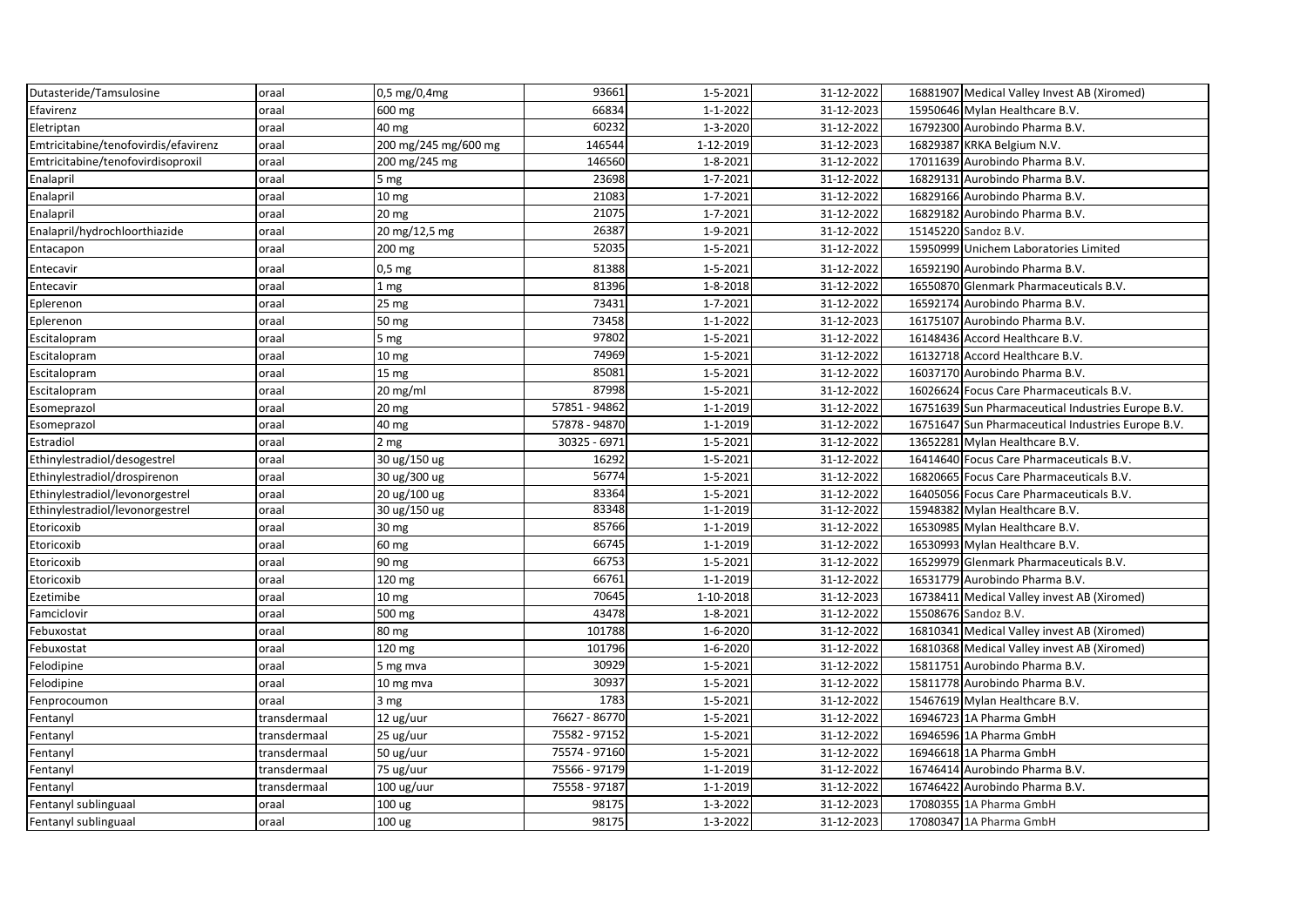| Fentanyl sublinguaal | oraal          | 200 ug           | 98183         | 1-3-2022       | 31-12-2023 | 17080320 1A Pharma GmbH                     |
|----------------------|----------------|------------------|---------------|----------------|------------|---------------------------------------------|
| Fentanyl sublinguaal | oraal          | 200 ug           | 98183         | 1-3-2022       | 31-12-2023 | 17080312 1A Pharma GmbH                     |
| Fentanyl sublinguaal | oraal          | 300 ug           | 98191         | 1-3-2022       | 31-12-2023 | 17080304 1A Pharma GmbH                     |
| Fentanyl sublinguaal | oraal          | 400 ug           | 98205         | 1-3-2022       | 31-12-2023 | 17080290 1A Pharma GmbH                     |
| Fentanyl sublinguaal | oraal          | 600 ug           | 98221         | 1-3-2022       | 31-12-2023 | 17080282 1A Pharma GmbH                     |
| Fentanyl sublinguaal | oraal          | 800 ug           | 98213         | 1-3-2022       | 31-12-2023 | 17080274 1A Pharma GmbH                     |
| Ferrofumaraat        | oraal          | 200 mg           | 42293         | 1-7-2021       | 31-12-2022 | 14833581 Aurobindo Pharma B.V.              |
| Fexofenadine         | oraal          | 120 mg           | 48739         | 1-5-2021       | 31-12-2022 | 15321487 RATIOPHARM GMBH                    |
| Fexofenadine         | oraal          | 180 mg           | 48747         | 1-4-2022       | 31-12-2023 | 15337065 Mylan Healthcare B.V.              |
| Finasteride          | oraal          | 5 mg             | 34975         | $1 - 5 - 2021$ | 31-12-2022 | 16117964 Aurobindo Pharma B.V.              |
| Flucloxacilline      | oraal          | 500 mg           | 5274          | 1-4-2022       | 31-12-2023 | 15933601 Mylan Healthcare B.V.              |
| Fluconazol           | oraal          | 150 mg           | 30384         | 1-5-2021       | 31-12-2022 | 16266544 Accord Healthcare B.V.             |
| Fluoxetine           | oraal          | 20 mg            | 68039 - 28444 | 1-5-2021       | 31-12-2022 | 14744295 Centrafarm B.V.                    |
| Fluticason           | nasaal         | 50 ug/do         | 36226 - 67202 | $1 - 1 - 2019$ | 31-12-2022 | 15731758 Focus Care Pharmaceuticals B.V.    |
| Fluticason ***       | inhalatie      | 125 ug/do        | 39063         | $1 - 5 - 2021$ | 31-12-2022 | 16311108 Vincion B.V.                       |
| Fluticason ***       | inhalatie      | 250 ug/do        | 39071         | 1-5-2021       | 31-12-2022 | 16311116 Vincion B.V.                       |
| Fluticason creme     | dermaal        | $0.5$ mg/g       | 38628         | 1-4-2020       | 31-12-2022 | 16841980 Medical Valley invest AB (Xiromed) |
| Fluvastatine         | oraal          | 80 mg mva        | 59161         | 1-5-2021       | 31-12-2022 | 15950530 Accord Healthcare B.V.             |
| Fluvoxamine          | oraal          | 50 mg            | 42013         | 1-5-2021       | 31-12-2022 | 14850885 Mylan Healthcare B.V.              |
| Fluvoxamine          | oraal          | 100 mg           | 42021         | $1 - 5 - 2021$ | 31-12-2022 | 14144816 Aurobindo Pharma B.V.              |
| Foliumzuur           | oraal          | 5 mg             | 44148         | 1-5-2021       | 31-12-2022 | 16607376 Aurobindo Pharma B.V.              |
| Fosinopril           | oraal          | 10 <sub>mg</sub> | 39551         | 1-5-2021       | 31-12-2022 | 16307690 Aurobindo Pharma B.V.              |
| Fosinopril           | oraal          | 20 mg            | 39578         | $1 - 5 - 2021$ | 31-12-2022 | 16307704 Aurobindo Pharma B.V.              |
| Frovatriptan         | oraal          | $2,5$ mg         | 70688         | 1-2-2020       | 31-12-2022 | 16759974 Prolepha Research B.V.             |
| Fulvestrant          | intramusculair | 50 mg/ml         | 74934         | 1-3-2022       | 31-12-2024 | 17029015 Accord Healthcare B.V.             |
| Furosemide           | oraal          | 20 mg            | 3387          | 1-5-2021       | 31-12-2022 | 16858573 Aurobindo Pharma B.V.              |
| Furosemide           | oraal          | 40 mg            | 5967          | 1-5-2021       | 31-12-2022 | 16847237 Aurobindo Pharma B.V.              |
| Fusidinezuur         | dermaal        | 20 mg/g          | 16705         | $1 - 1 - 2019$ | 31-12-2022 | 15821226 Centrafarm B.V.                    |
| Gabapentine          | oraal          | 100 mg           | 52817         | 1-5-2021       | 31-12-2022 | 16930606 Allgen Pharmaceuticals             |
| Gabapentine          | oraal          | 300 mg           | 52825         | $1 - 5 - 2021$ | 31-12-2022 | 16930614 Allgen Pharmaceuticals             |
| Gabapentine          | oraal          | 400 mg           | 52833         | $1 - 5 - 2021$ | 31-12-2022 | 15703991 Aurobindo Pharma B.V.              |
| Gabapentine          | oraal          | 600 mg           | 57541         | $1 - 5 - 2021$ | 31-12-2022 | 15817253 Aurobindo Pharma B.V.              |
| Galantamine          | oraal          | 8 mg mva         | 76767         | 1-1-2019       | 31-12-2022 | 16829204 Aurobindo Pharma B.V.              |
| Galantamine          | oraal          | 16 mg mva        | 76775         | 1-1-2019       | 31-12-2022 | 16829212 Aurobindo Pharma B.V.              |
| Galantamine          | oraal          | 24 mg mva        | 76783         | 1-1-2019       | 31-12-2022 | 16786858 Aurobindo Pharma B.V.              |
| Gemfibrozil          | oraal          | 600 mg           | 31062         | 1-3-2020       | 31-12-2022 | 14579197 Aurobindo Pharma B.V.              |
| Glatirameer          | subcutaan      | 20 mg            | 74284         | 1-7-2018       | 31-12-2022 | 16318587 Mylan Healthcare B.V.              |
| Glatirameer          | subcutaan      | 40 mg            | 124346        | 1-7-2018       | 31-12-2022 | 16595335 Mylan Healthcare B.V.              |
| Gliclazide           | oraal          | 30 mg mva        | 61530         | $1 - 1 - 2019$ | 31-12-2022 | 15356639 Mylan Healthcare B.V.              |
| Gliclazide           | oraal          | 80 mg mva        | 2992          | 1-1-2019       | 31-12-2022 | 15855716 Mylan Healthcare B.V.              |
| Glimepiride          | oraal          | 2 mg             | 44431         | 1-5-2021       | 31-12-2022 | 16253922 Accord Healthcare B.V.             |
| Glimepiride          | oraal          | 3 mg             | 44458         | $1 - 5 - 2021$ | 31-12-2022 | 16253930 Accord Healthcare B.V.             |
| Glimepiride          | oraal          | 6 mg             | 81833         | 1-5-2021       | 31-12-2022 | 15546683 Centrafarm B.V.                    |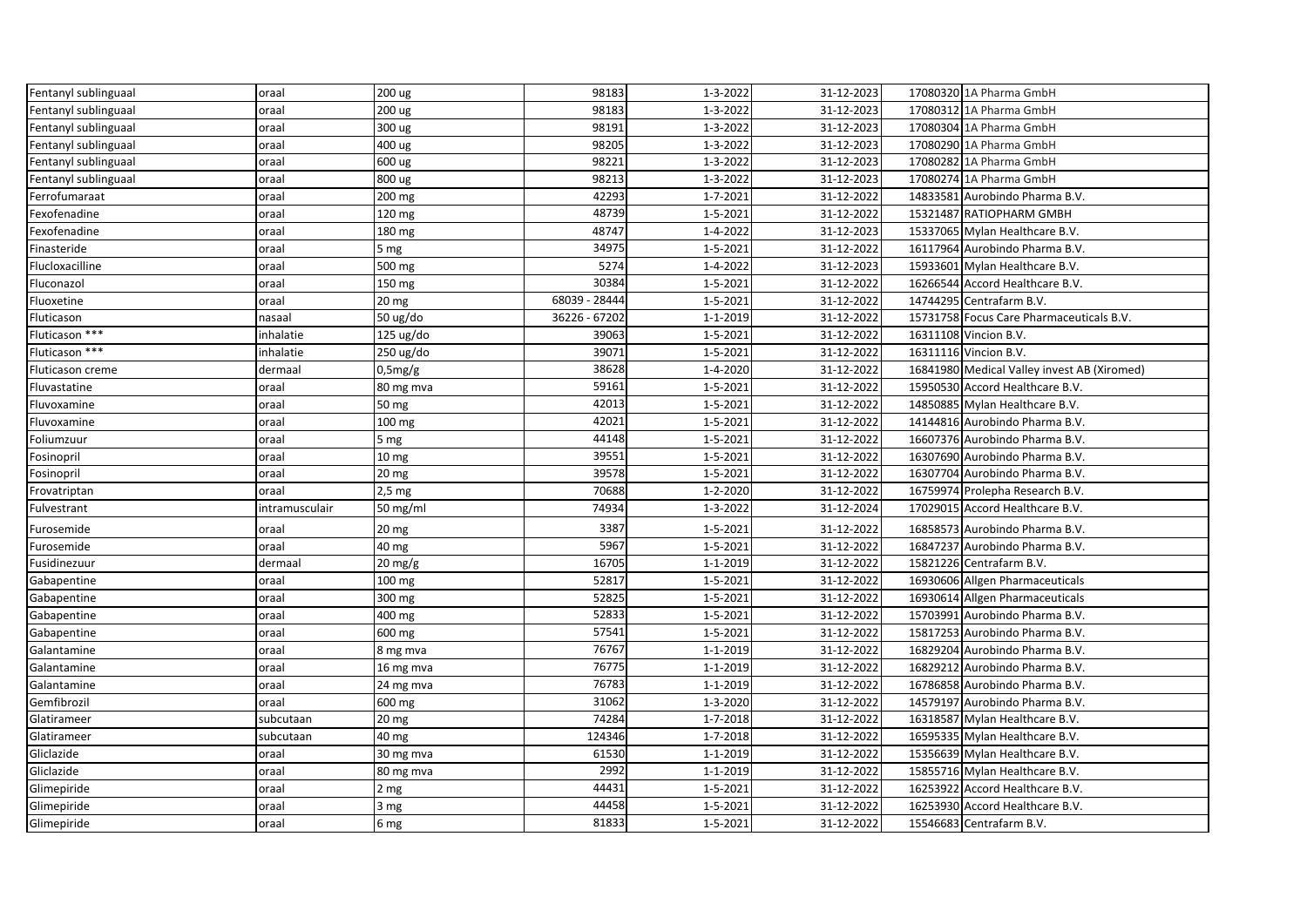| Hydrochloorthiazide              | oraal     | 12,5 mg          | 76333          | 1-5-2021       | 31-12-2022 | 16868404 Aurobindo Pharma B.V.                     |
|----------------------------------|-----------|------------------|----------------|----------------|------------|----------------------------------------------------|
| Hydrochloorthiazide              | oraal     | 25 <sub>mg</sub> | 965            | 1-5-2021       | 31-12-2022 | 16868412 Aurobindo Pharma B.V.                     |
| Hydrochloorthiazide              | oraal     | 50 mg            | 14745          | 1-5-2021       | 31-12-2022 | 15695883 Sandoz B.V.                               |
| Hydroxychloroquine               | oraal     | 200 mg           | 51             | $1 - 5 - 2021$ | 31-12-2022 | 16935713 Focus Care Pharmaceuticals B.V.           |
|                                  |           |                  | 31321 - 17469  |                |            |                                                    |
| Ibuprofen                        | oraal     | 600 mg           | 135119         | 1-5-2021       | 31-12-2022 | 16773934 Aurobindo Pharma B.V.                     |
| Indapamide                       | oraal     | $2,5$ mg         | 2941 - 128694  | 1-5-2021       | 31-12-2022 | 16195507 Unichem Laboratories Limited              |
| Indometacine                     | oraal     | 25 mg            | 43             | 1-5-2021       | 31-12-2022 | 14311259 Aurobindo Pharma B.V.                     |
| Insuline aspart                  | subcutaan | 100 e/ml         | 53902          | 1-3-2021       | 28-2-2025  | 14305054 Novo Nordisk B.V.                         |
| Insuline aspart                  | subcutaan | 100 e/ml         | 121355         | 1-3-2021       | 28-2-2025  | 14752352 Novo Nordisk B.V.                         |
| Insuline glargine                | subcutaan | 100 e/ml         | 121312         | 1-3-2019       | 28-2-2023  | 16231635 Eli Lilly Nederland B.V.                  |
| Insuline lispro                  | subcutaan | 100 e/ml         | 65846          | 1-3-2021       | 28-2-2025  | 14125226 Eli Lilly Nederland B.V.                  |
| Insuline lispro                  | subcutaan | 100 e/ml         | 121363         | 1-3-2021       | 28-2-2025  | 15425762 Eli Lilly Nederland B.V.                  |
| Ipratropium                      | inhalatie | 20 ug/do         | 73377          | $1 - 1 - 2022$ | 31-12-2023 | 16118464 Sandoz B.V.                               |
| Ipratropiumbromide/salbutamol    | inhalatie | 0,5 mg/2,5 mg    | 81760          | $1 - 1 - 2022$ | 31-12-2023 | 16182324 Focus Care Pharmaceuticals B.V.           |
| Irbesartan                       | oraal     | 75 mg            | 92606          | 1-3-2020       | 31-12-2022 | 16869982 Medical Valley invest AB (Xiromed)        |
| Irbesartan                       | oraal     | 150 mg           | 48798          | 1-3-2020       | 31-12-2022 | 16861973 Medical Valley invest AB (Xiromed)        |
| Irbesartan                       | oraal     | 300 mg           | 48801          | 1-7-2020       | 31-12-2022 | 16910338 Sun Pharmaceutical Industries Europe B.V. |
| Irbesartan/hydrochloorthiazide   | oraal     | 150 mg/12,5 mg   | 52566          | 1-5-2021       | 31-12-2022 | 16741129 Medical Valley invest AB (Xiromed)        |
| Irbesartan/hydrochloorthiazide   | oraal     | 300 mg/12,5 mg   | 52574          | 1-5-2021       | 31-12-2022 | 16741145 Medical Valley invest AB (Xiromed)        |
| Irbesartan/hydrochloorthiazide   | oraal     | 300 mg/25 mg     | 81639          | 1-5-2021       | 31-12-2022 | 16741161 Medical Valley invest AB (Xiromed)        |
| Isosorbidemononitraat            | oraal     | 60 mg mva        | 27030          | $1 - 1 - 2019$ | 31-12-2022 | 15855724 Mylan Healthcare B.V.                     |
| Isotretinoine                    | oraal     | 10 <sub>mg</sub> | 69493          | 1-5-2021       | 31-12-2022 | 14738570 Aurobindo Pharma B.V.                     |
| Isotretinoine                    | oraal     | 20 mg            | 69507          | $1 - 5 - 2021$ | 31-12-2022 | 16751663 Sun Pharmaceutical Industries Europe B.V. |
| Itraconazol                      | oraal     | 100 mg           | 32336          | $1 - 1 - 2022$ | 31-12-2023 | 16594800 Aurobindo Pharma B.V.                     |
| Ivabradine                       | oraal     | 5 mg             | 198161         | $1 - 1 - 2022$ | 31-12-2023 | 16829921 Medical Valley invest AB (Xiromed)        |
| Ivabradine                       | oraal     | 7,5 mg           | 198188         | 1-1-2022       | 31-12-2023 | 16829948 Medical Valley invest AB (Xiromed)        |
| Labetalol                        | oraal     | 100 mg           | 3476           | 1-5-2021       | 31-12-2022 | 14278375 Mylan Healthcare B.V.                     |
| Labetalol                        | oraal     | 200 mg           | 7668           | 1-5-2021       | 31-12-2022 | 14278383 Mylan Healthcare B.V.                     |
| Labetalol                        | oraal     | 400 mg           | 15865          | $1 - 5 - 2021$ | 31-12-2022 | 14278391 Mylan Healthcare B.V.                     |
|                                  |           |                  | 892 - 42404    |                |            |                                                    |
| Lactulose*                       | oraal     | 660 ml           | 120162         | 1-5-2021       | 31-12-2022 | 16196015 ABBOTT BV                                 |
| Lamivudine                       | oraal     | 300 mg           | 59218          | $1 - 6 - 2021$ | 31-12-2022 | 15948269 Aurobindo Pharma B.V.                     |
| Lamotrigine**                    | oraal     | 25 mg            | 76120 - 125113 | $1 - 6 - 2021$ | 31-12-2022 | 16117980 Aurobindo Pharma B.V.                     |
| Lamotrigine**                    | oraal     | 50 mg            | 76147 - 125121 | 1-5-2021       | 31-12-2022 | 15051897 Mylan Healthcare B.V.                     |
| Lamotrigine**                    | oraal     | 50 mg            | 76147 - 125121 | 1-2-2022       | 31-12-2022 | 15690539 Mylan Healthcare B.V.                     |
| Lamotrigine**                    | oraal     | 100 mg           | 125148 - 76163 | 1-5-2021       | 31-12-2022 | 16237838 Aurobindo Pharma B.V.                     |
| Lamotrigine**                    | oraal     | 200 mg           | 76198 - 125156 | 1-5-2021       | 31-12-2022 | 15051927 Mylan Healthcare B.V.                     |
| Lansoprazol                      | oraal     | 30 mg            | 79391          | 1-5-2021       | 31-12-2022 | 15379612 Aurobindo Pharma B.V.                     |
| Latanoprost met conserveermiddel | oculair   | 50 ug/ml         | 198730         | 1-3-2020       | 31-12-2022 | 15747611 Aurobindo Pharma B.V.                     |
| Leflunomide                      | oraal     | 10 <sub>mg</sub> | 53600          | $1 - 1 - 2022$ | 31-12-2023 | 16010728 Centrafarm B.V.                           |
| Leflunomide                      | oraal     | 20 <sub>mg</sub> | 53619          | 1-1-2022       | 31-12-2023 | 16010736 Centrafarm B.V.                           |
| Lercanidipine                    | oraal     | 10 <sub>mg</sub> | 48100          | 1-5-2021       | 31-12-2022 | 15557944 Aurobindo Pharma B.V.                     |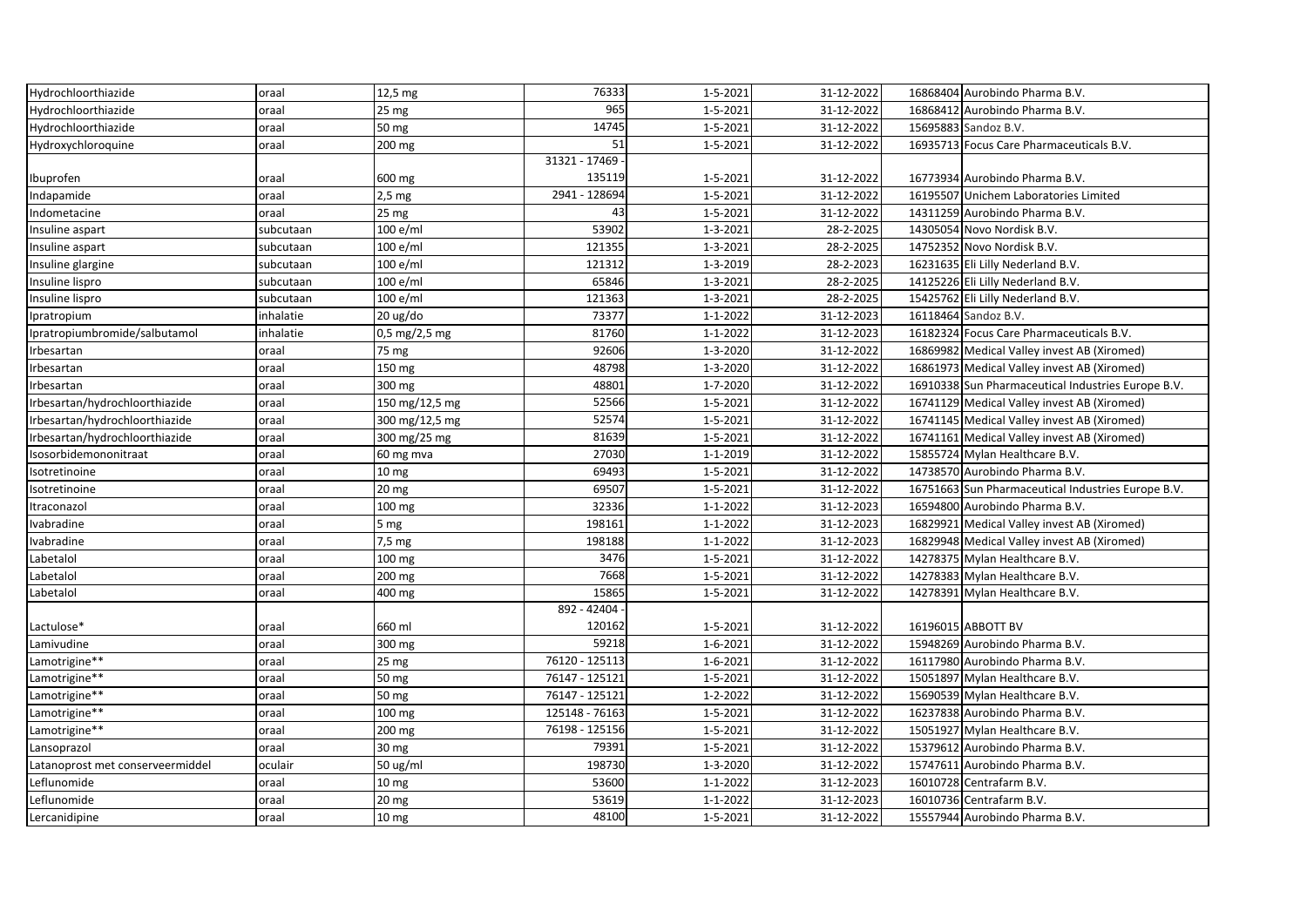| Lercanidipine                  | oraal | 20 mg                  | 79510           | $1 - 5 - 2021$ | 31-12-2022 | 15557952 Aurobindo Pharma B.V.           |
|--------------------------------|-------|------------------------|-----------------|----------------|------------|------------------------------------------|
| Letrozol                       | oraal | $2,5$ mg               | 47724           | $1 - 1 - 2019$ | 31-12-2022 | 15703851 Accord Healthcare B.V.          |
| Levetiracetam**                | oraal | 100 mg/ml              | 80918           | 1-5-2021       | 31-12-2022 | 15747255 Aurobindo Pharma B.V.           |
| Levetiracetam**                | oraal | 1000 mg                | 58408           | 1-5-2021       | 31-12-2022 | 15735052 Aurobindo Pharma B.V.           |
| Levetiracetam**                | oraal | 250 mg                 | 58386           | $1 - 5 - 2021$ | 31-12-2022 | 16061527 Aurobindo Pharma B.V.           |
| Levetiracetam**                | oraal | 500 mg                 | 58394           | 1-5-2021       | 31-12-2022 | 15735044 Aurobindo Pharma B.V.           |
| Levocarnitine                  | oraal | 100 mg/ml              | 23337           | $1 - 1 - 2022$ | 31-12-2023 | 17018218 Focus Care Pharmaceuticals B.V. |
| Levocetirizine                 | oraal | 5 mg                   | 60976           | $1 - 1 - 2022$ | 31-12-2023 | 16980271 Focus Care Pharmaceuticals B.V. |
| Levocetirizine                 | oraal | 5 mg                   | 60976           | 1-3-2022       | 31-12-2023 | 16980255 Focus Care Pharmaceuticals B.V. |
| Levodopa/carbidopa**           | oraal | 50 mg/12,5 mg          | 25186           | 1-5-2021       | 31-12-2022 | 16605713 FAIR-MED HEALTHCARE GMBH        |
| Levodopa/carbidopa**           | oraal | 100 mg/25 mg           | 15644           | 1-5-2021       | 31-12-2022 | 15835456 Mylan Healthcare B.V.           |
| Levodopa/carbidopa**           | oraal | 100 mg/25 mg mva       | 34207           | 1-5-2021       | 31-12-2022 | 15196569 Sandoz B.V.                     |
| Levodopa/carbidopa**           | oraal | 200 mg/50 mg mva       | 31445           | $1 - 5 - 2021$ | 31-12-2022 | 15196577 Sandoz B.V.                     |
| Levodopa/carbidopa/entocapon** | oraal | 100 mg/25 mg/200 mg    | 72699           | 1-5-2021       | 31-12-2022 | 16225066 Mylan Healthcare B.V.           |
| Levodopa/carbidopa/entocapon** | oraal | 125 mg/31,25 mg/200 mg | 89699           | 1-5-2021       | 31-12-2022 | 16225074 Mylan Healthcare B.V.           |
| Levodopa/carbidopa/entocapon** | oraal | 150 mg/37,5 mg/200 mg  | 72680           | 1-5-2021       | 31-12-2022 | 16225082 Mylan Healthcare B.V.           |
| Levodopa/carbidopa/entocapon** | oraal | 200 mg/50 mg/200 mg    | 86703           | 1-5-2021       | 31-12-2022 | 16225104 Mylan Healthcare B.V.           |
| Levofloxacine                  | oraal | 500 mg                 | 48763           | 1-5-2021       | 31-12-2022 | 15683176 Sandoz B.V.                     |
| Levothyroxine**                | oraal | 13 <sub>ug</sub>       | 201944 - 130087 | $1 - 1 - 2022$ | 31-12-2025 | 16895541 Focus Care Pharmaceuticals B.V. |
|                                |       |                        | 17493 - 130095  |                |            |                                          |
| Levothyroxine**                | oraal | 25 ug                  | 24783           | $1 - 1 - 2022$ | 31-12-2025 | 16732227 Focus Care Pharmaceuticals B.V. |
|                                |       |                        | 42048 - 130109  |                |            |                                          |
| Levothyroxine**                | oraal | 50 ug                  | 15784           | 1-1-2022       | 31-12-2025 | 16895568 Focus Care Pharmaceuticals B.V. |
| Levothyroxine**                | oraal | 62 ug                  | 203203          | $1 - 1 - 2022$ | 31-12-2025 | 16925629 Focus Care Pharmaceuticals B.V. |
| Levothyroxine**                | oraal | 75 ug                  | 130117 - 48941  | $1 - 1 - 2022$ | 31-12-2025 | 16895576 Focus Care Pharmaceuticals B.V. |
| Levothyroxine**                | oraal | 88 ug                  | 130125 - 90670  | 1-1-2022       | 31-12-2025 | 16895584 Focus Care Pharmaceuticals B.V. |
|                                |       |                        | 15792 - 130133  |                |            |                                          |
| Levothyroxine**                | oraal | 100 ug                 | 15768           | 1-1-2022       | 31-12-2025 | 16732235 Focus Care Pharmaceuticals B.V. |
| Levothyroxine**                | oraal | 112 ug                 | 90689 - 130141  | $1 - 1 - 2022$ | 31-12-2025 | 16895592 Focus Care Pharmaceuticals B.V. |
| Levothyroxine**                | oraal | 125 ug                 | 34894 - 130168  | $1 - 1 - 2022$ | 31-12-2025 | 16895606 Focus Care Pharmaceuticals B.V. |
| Levothyroxine**                | oraal | 137 ug                 | 90697 - 130176  | $1 - 1 - 2022$ | 31-12-2025 | 16895614 Focus Care Pharmaceuticals B.V. |
|                                |       |                        | 23469 - 30171   |                |            |                                          |
| Levothyroxine**                | oraal | 150 ug                 | 130184          | $1 - 1 - 2022$ | 31-12-2025 | 16895622 Focus Care Pharmaceuticals B.V. |
| Levothyroxine**                | oraal | 175 ug                 | 130192 - 60992  | $1 - 1 - 2022$ | 31-12-2025 | 16895630 Focus Care Pharmaceuticals B.V. |
| Levothyroxine**                | oraal | 200 ug                 | 61018 - 130206  | $1 - 1 - 2022$ | 31-12-2025 | 17072484 Focus Care Pharmaceuticals B.V. |
| Linezolid                      | oraal | 600 mg                 | 60186           | 1-5-2021       | 31-12-2022 | 16213378 Accord Healthcare B.V.          |
| Lisinopril                     | oraal | 5 mg                   | 26611           | 1-5-2021       | 31-12-2022 | 16307739 Aurobindo Pharma B.V.           |
| Lisinopril                     | oraal | 10 mg                  | 26638           | $1 - 5 - 2021$ | 31-12-2022 | 15446905 Accord Healthcare B.V.          |
| Lisinopril                     | oraal | 20 mg                  | 26646           | $1 - 5 - 2021$ | 31-12-2022 | 15446913 Accord Healthcare B.V.          |
| Lisinopril                     | oraal | 30 mg                  | 55387           | 1-5-2021       | 31-12-2022 | 16792289 Aurobindo Pharma B.V.           |
| Lisinopril/hydrochloorthiazide | oraal | 20 mg/12,5 mg          | 30090           | $1 - 1 - 2022$ | 31-12-2023 | 14925664 Prolepha Research B.V.          |
| Loperamide                     | oraal | 2 mg                   | 3212 - 85391    | 1-1-2022       | 31-12-2023 | 16746430 Aurobindo Pharma B.V.           |
| Lopinavir/ritonavir            | oraal | 200 mg/50 mg           | 81094           | $1 - 1 - 2022$ | 31-12-2023 | 16820452 Mylan Healthcare B.V.           |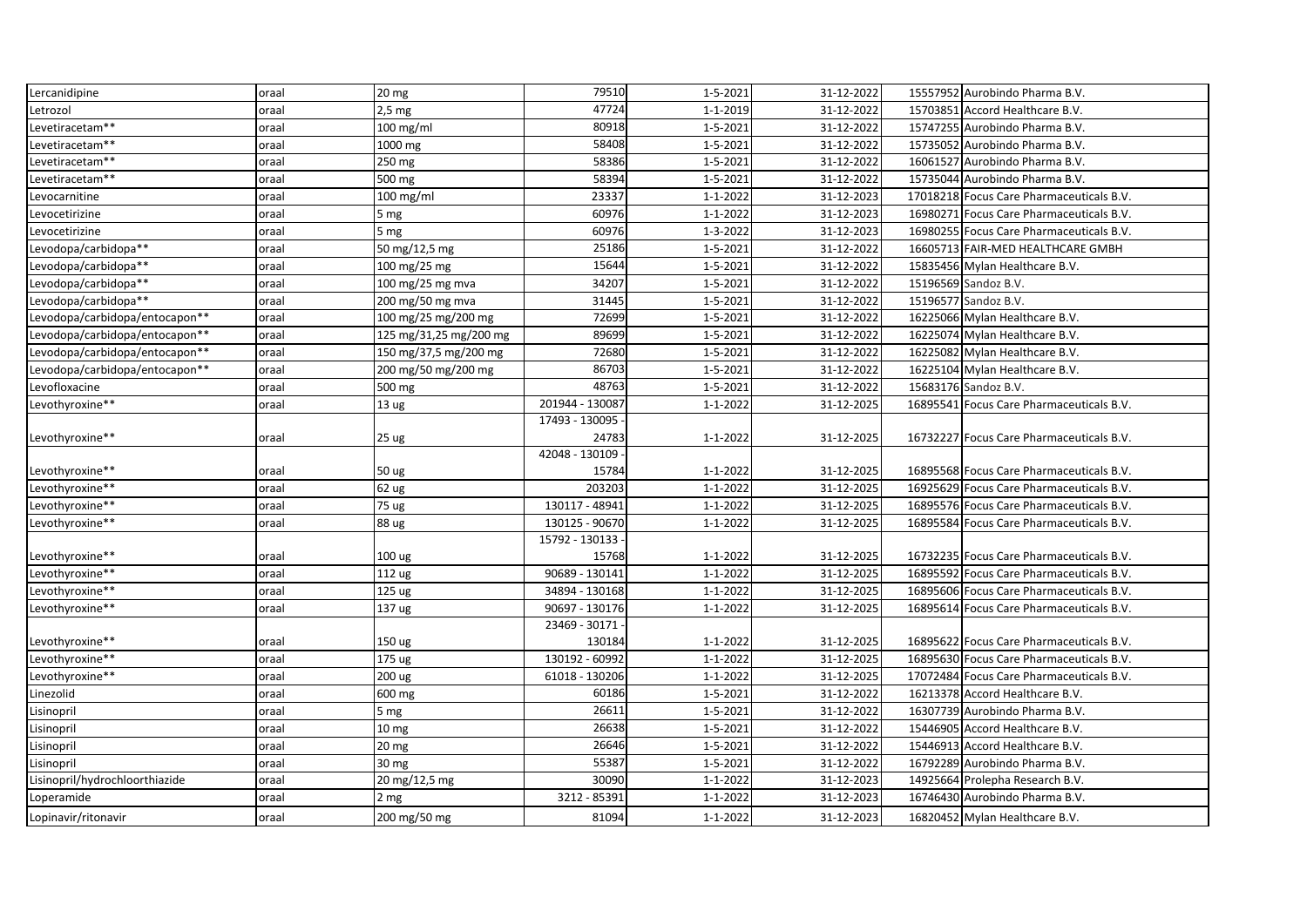|                              |           |                  | 27367 - 53392 - |                |            |                                             |
|------------------------------|-----------|------------------|-----------------|----------------|------------|---------------------------------------------|
| Loratadine                   | oraal     | 10 mg            | 66826           | 1-9-2021       | 31-12-2022 | 17034701 Aurobindo Pharma B.V.              |
| Lorazepam                    | oraal     | 1 mg             | 2445            | 1-5-2021       | 31-12-2022 | 16754662 Prolepha Research B.V.             |
| Lorazepam                    | oraal     | $2,5$ mg         | 7587            | 1-5-2021       | 31-12-2022 | 16754670 Prolepha Research B.V.             |
| Losartan                     | oraal     | 25 mg            | 92185           | 1-2-2020       | 31-12-2022 | 15724867 Accord Healthcare B.V.             |
| Losartan                     | oraal     | 50 mg            | 41890           | 1-3-2020       | 31-12-2022 | 16870131 Medical Valley invest AB (Xiromed) |
| Losartan                     | oraal     | 100 mg           | 60569           | 1-3-2020       | 31-12-2022 | 16870107 Medical Valley invest AB (Xiromed) |
| Losartan/hydrochloorthiazide | oraal     | 100 mg/12,5 mg   | 81337           | 1-5-2021       | 31-12-2022 | 16308506 Aurobindo Pharma B.V.              |
| Losartan/hydrochloorthiazide | oraal     | 100 mg/25 mg     | 69302           | 1-5-2021       | 31-12-2022 | 16870174 Medical Valley invest AB (Xiromed) |
| Losartan/hydrochloorthiazide | oraal     | 50 mg/12,5 mg    | 69299           | 1-5-2021       | 31-12-2022 | 16870204 Medical Valley invest AB (Xiromed) |
|                              |           |                  | 46949 - 85618   |                |            |                                             |
|                              |           |                  | 91227 - 99139   |                |            |                                             |
| Macrogol                     | oraal     | 13,7 gr          | 201464          | 1-1-2022       | 31-12-2023 | 17049504 Aurobindo Pharma B.V.              |
| Mebeverine                   | oraal     | 200 mg mva       | 25100           | 1-5-2021       | 31-12-2022 | 16531787 Aurobindo Pharma B.V.              |
| Meloxicam                    | oraal     | 7,5 mg           | 44105           | 1-5-2021       | 31-12-2022 | 15951200 Unichem Laboratories Limited       |
| Meloxicam                    | oraal     | 15 <sub>mg</sub> | 47481           | 1-5-2021       | 31-12-2022 | 15951219 Unichem Laboratories Limited       |
| Mesalazine zetpil            | rectaal   | 500 mg           | 24686           | 1-5-2021       | 31-12-2022 | 14623943 Aurobindo Pharma B.V.              |
| Metformine                   | oraal     | 500 mg           | 1090            | 1-5-2021       | 31-12-2022 | 16932560 1A Pharma GmbH                     |
| Metformine                   | oraal     | 850 mg           | 5509            | 1-5-2021       | 31-12-2022 | 16628594 Aurobindo Pharma B.V.              |
| Metformine                   | oraal     | 1000 mg          | 60674           | 1-5-2021       | 31-12-2022 | 16549562 Aurobindo Pharma B.V.              |
| Methadon                     | oraal     | 5 mg             | 7528            | 1-1-2019       | 31-12-2022 | 16747755 Prolepha Research B.V.             |
| Methadon                     | oraal     | 10 mg            | 86177           | 1-1-2019       | 31-12-2022 | 16747771 Prolepha Research B.V.             |
| Methadon                     | oraal     | 20 mg            | 86185           | 1-1-2019       | 31-12-2022 | 16747798 Prolepha Research B.V.             |
|                              |           |                  | 141429 - 141577 |                |            |                                             |
|                              |           |                  | 132454 - 209430 |                |            |                                             |
| Methotrexaat                 | subcutaan | 7,5mg/0,200ml    | 141194 - 141372 | 1-1-2022       | 31-12-2025 | 17018153 Focus Care Pharmaceuticals B.V.    |
|                              |           |                  | 141615 - 132462 |                |            |                                             |
|                              |           |                  | 209384 - 141208 |                |            |                                             |
| Methotrexaat                 | subcutaan | 10mg/0,267ml     | 141321 - 141437 | 1-1-2022       | 31-12-2025 | 17018064 Focus Care Pharmaceuticals B.V.    |
|                              |           |                  | 141593 - 209368 |                |            |                                             |
|                              |           |                  | 141119 - 141216 |                |            |                                             |
| Methotrexaat                 | subcutaan | 12,5mg/0,333ml   | 141399 - 141445 | $1 - 1 - 2022$ | 31-12-2025 | 17018072 Focus Care Pharmaceuticals B.V.    |
|                              |           |                  | 132470 - 141224 |                |            |                                             |
|                              |           |                  | 209449 - 141348 |                |            |                                             |
| Methotrexaat                 | subcutaan | 15mg/0,400ml     | 141453 - 141623 | $1 - 1 - 2022$ | 31-12-2025 | 17018080 Focus Care Pharmaceuticals B.V.    |
|                              |           |                  | 141607 - 209376 |                |            |                                             |
|                              |           |                  | 141135 - 141232 |                |            |                                             |
| Methotrexaat                 | subcutaan | 17,5mg/0,467ml   | 141402 - 141461 | 1-1-2022       | 31-12-2025 | 17018099 Focus Care Pharmaceuticals B.V.    |
|                              |           |                  | 141569 - 132489 |                |            |                                             |
|                              |           |                  | 209392 - 141240 |                |            |                                             |
| Methotrexaat                 | subcutaan | 20mg/0,533ml     | 141356 - 141488 | $1 - 1 - 2022$ | 31-12-2025 | 17018102 Focus Care Pharmaceuticals B.V.    |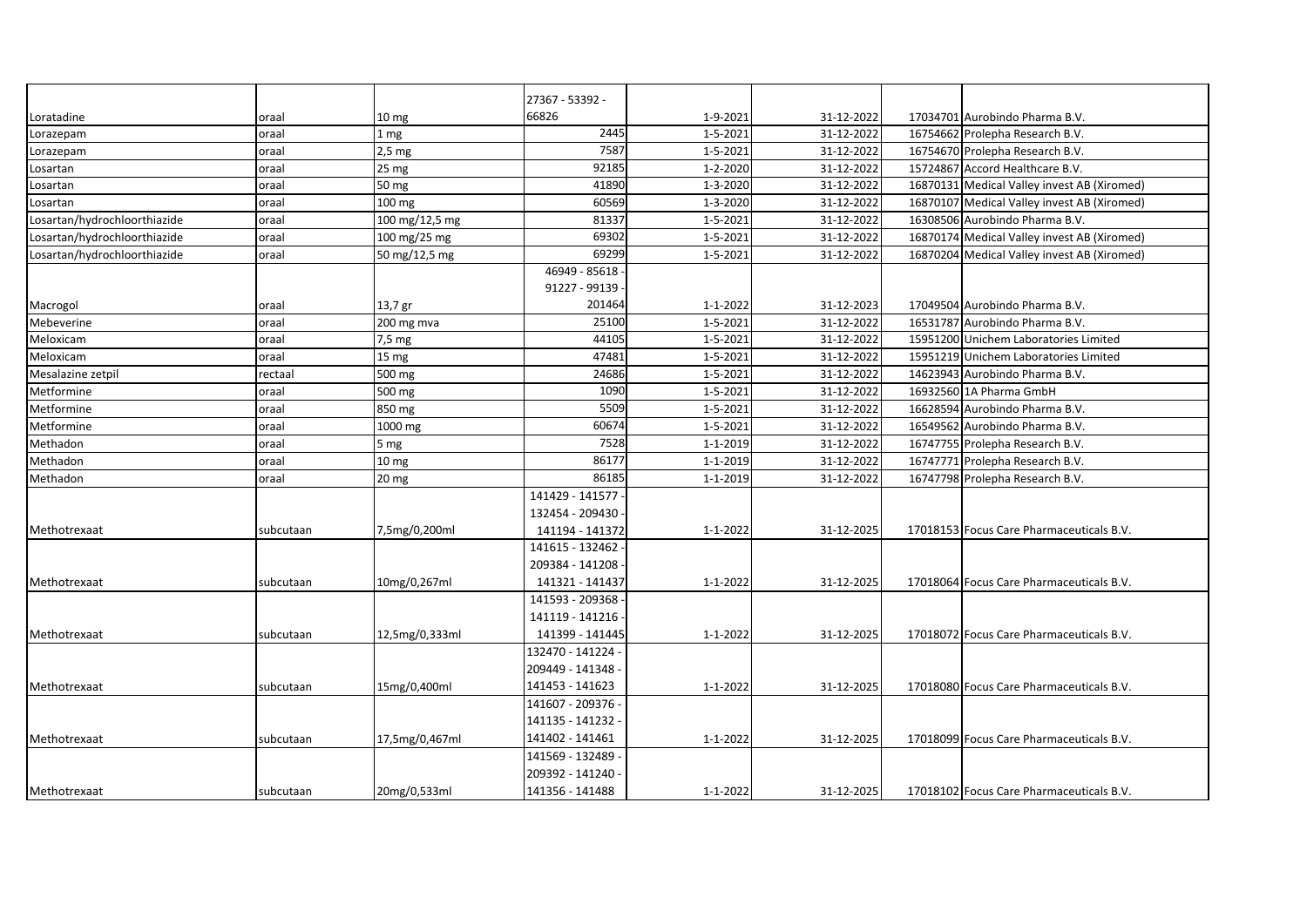|                                |           |                           | 141143 - 209406 - |                |            |                                             |
|--------------------------------|-----------|---------------------------|-------------------|----------------|------------|---------------------------------------------|
|                                |           |                           | 141259 - 141410 - |                |            |                                             |
| Methotrexaat                   | subcutaan | 22,5mg/0,600ml            | 141496 - 141585   | $1 - 1 - 2022$ | 31-12-2025 | 17018110 Focus Care Pharmaceuticals B.V.    |
|                                |           |                           | 132497 - 209414 - |                |            |                                             |
|                                |           |                           | 141267 - 141364 - |                |            |                                             |
| Methotrexaat                   | subcutaan | 25mg/0,667ml              | 141518 - 141542   | $1 - 1 - 2022$ | 31-12-2025 | 17018129 Focus Care Pharmaceuticals B.V.    |
|                                |           |                           | 209422 - 141380   |                |            |                                             |
| Methotrexaat                   | subcutaan | 30mg/0,800ml              | 141526 - 141550   | 1-1-2022       | 31-12-2025 | 17018137 Focus Care Pharmaceuticals B.V.    |
| Methotrexaat                   | oraal     | $2,5$ mg                  | 141631            | 1-11-2020      | 31-12-2022 | 16801075 Accord Healthcare B.V.             |
| Methotrexaat                   | oraal     | 10 <sub>mg</sub>          | 140775            | 1-11-2020      | 31-12-2022 | 16801083 Accord Healthcare B.V.             |
| Methylfenidaat                 | oraal     | 5 mg                      | 77798             | 1-1-2019       | 31-12-2022 | 16305639 Mylan Healthcare B.V.              |
| Methylfenidaat                 | oraal     | 10 mg                     | 2194              | $1 - 5 - 2021$ | 31-12-2022 | 16947207 1A Pharma GmbH                     |
| Methylfenidaat                 | oraal     | 18 mg mva                 | 68004             | 1-5-2022       | 31-12-2023 | 17098165 Medical Valley invest AB (Xiromed) |
| Methylfenidaat                 | oraal     | 27 mg mva                 | 87076             | 1-5-2022       | 31-12-2023 | 17098602 Medical Valley invest AB (Xiromed) |
| Methylfenidaat                 | oraal     | 36 mg mva                 | 68012             | 1-5-2022       | 31-12-2023 | 17098610 Medical Valley invest AB (Xiromed) |
| Methylfenidaat                 | oraal     | 54 mg mva                 | 69272             | 1-5-2022       | 31-12-2023 | 17098629 Medical Valley invest AB (Xiromed) |
| Metoclopramide                 | oraal     | 10 mg                     | 6947              | $1 - 5 - 2021$ | 31-12-2022 | 15598578 Accord Healthcare B.V.             |
| Metoprolol                     | oraal     | 25 mg mva                 | 81043             | 1-5-2021       | 31-12-2022 | 16932609 1A Pharma GmbH                     |
| Metoprolol                     | oraal     | 50 mg                     | 3158              | 1-5-2021       | 31-12-2022 | 15485080 Accord Healthcare B.V.             |
| Metoprolol                     | oraal     | 50 mg mva                 | 26182             | $1 - 5 - 2021$ | 31-12-2022 | 16932617 1A Pharma GmbH                     |
| Metoprolol                     | oraal     | 100 mg                    | 7226              | 1-5-2021       | 31-12-2022 | 16253981 Accord Healthcare B.V.             |
| Metoprolol                     | oraal     | 100 mg mva                | 26190             | $1 - 5 - 2021$ | 31-12-2022 | 16932587 1A Pharma GmbH                     |
| Metoprolol                     | oraal     | 200 mg mva                | 26204 - 57169     | 1-1-2019       | 31-12-2022 | 14821818 Centrafarm B.V.                    |
| Metoprolol/hydrochloorthiazide | oraal     | 95 mg/12,5 mg             | 34525             | 1-9-2021       | 31-12-2022 | 16975073 1A Pharma GmbH                     |
| Minocycline                    | oraal     | 50 mg                     | 26212             | $1 - 5 - 2021$ | 31-12-2022 | 14560313 Aurobindo Pharma B.V.              |
| Minocycline                    | oraal     | 100 mg                    | 31607             | $1 - 5 - 2021$ | 31-12-2022 | 14560321 Aurobindo Pharma B.V.              |
| Mirtazapine                    | oraal     | 15 mg                     | 75221 - 67784     | 1-5-2021       | 31-12-2022 | 15206653 Sandoz B.V.                        |
| Mirtazapine                    | oraal     | 30 mg                     | 39721 - 61484     | 1-5-2021       | 31-12-2022 | 16288920 Aurobindo Pharma B.V.              |
| Mirtazapine                    | oraal     | 45 mg                     | 43370 - 61492     | 1-5-2021       | 31-12-2022 | 16348176 Aurobindo Pharma B.V.              |
| Mometason                      | dermaal   | 1 mg/g                    | 63169             | $1 - 1 - 2019$ | 31-12-2022 | 16189787 Glenmark Pharmaceuticals B.V.      |
| Mometason                      | nasaal    | $50 \text{ ug}/\text{do}$ | 52434             | 1-5-2021       | 31-12-2022 | 16932625 1A Pharma GmbH                     |
| Montelukast                    | oraal     | 10 mg                     | 52051             | $1 - 1 - 2019$ | 31-12-2022 | 15904709 Accord Healthcare B.V.             |
| Montelukast                    | oraal     | 10 mg                     | 52051             | $1 - 3 - 2022$ | 31-12-2022 | 16254007 Accord Healthcare B.V.             |
| Morfine                        | oraal     | 10 mg                     | 103675 - 202312   | 1-5-2021       | 31-12-2022 | 16902394 ExtractumPharma Ltd.               |
| Morfine                        | subcutaan | 10 mg/ml                  | 21652             | $1 - 5 - 2021$ | 31-12-2022 | 17003881 Focus Care Pharmaceuticals B.V.    |
| Moxifloxacine                  | oraal     | 400 mg                    | 67628             | $1 - 5 - 2021$ | 31-12-2022 | 16755448 Double-E Pharma Limited            |
| Naproxen                       | oraal     | 250 mg                    | 32433 - 6378      | 1-5-2021       | 31-12-2022 | 15518566 Accord Healthcare B.V.             |
| Naproxen                       | oraal     | 500 mg                    | 20850 - 32441     | $1 - 1 - 2022$ | 31-12-2023 | 15538214 Accord Healthcare B.V.             |
| Naratriptan                    | oraal     | $2,5$ mg                  | 48534             | $1 - 5 - 2021$ | 31-12-2022 | 15768422 Mylan Healthcare B.V.              |
| Nebivolol                      | oraal     | $2,5$ mg                  | 107425            | 1-9-2019       | 31-12-2022 | 16592182 Aurobindo Pharma B.V.              |
| Nebivolol                      | oraal     | 5 <sub>mg</sub>           | 46353             | 1-1-2022       | 31-12-2023 | 16731131 Aurobindo Pharma B.V.              |
| Nevirapine                     | oraal     | 400 mg mva                | 99015             | 1-1-2022       | 31-12-2023 | 16603486 Accord Healthcare B.V.             |
| Nifedipine                     | oraal     | 30 mg mva                 | 33693             | $1 - 1 - 2019$ | 31-12-2022 | 15356175 Sandoz B.V.                        |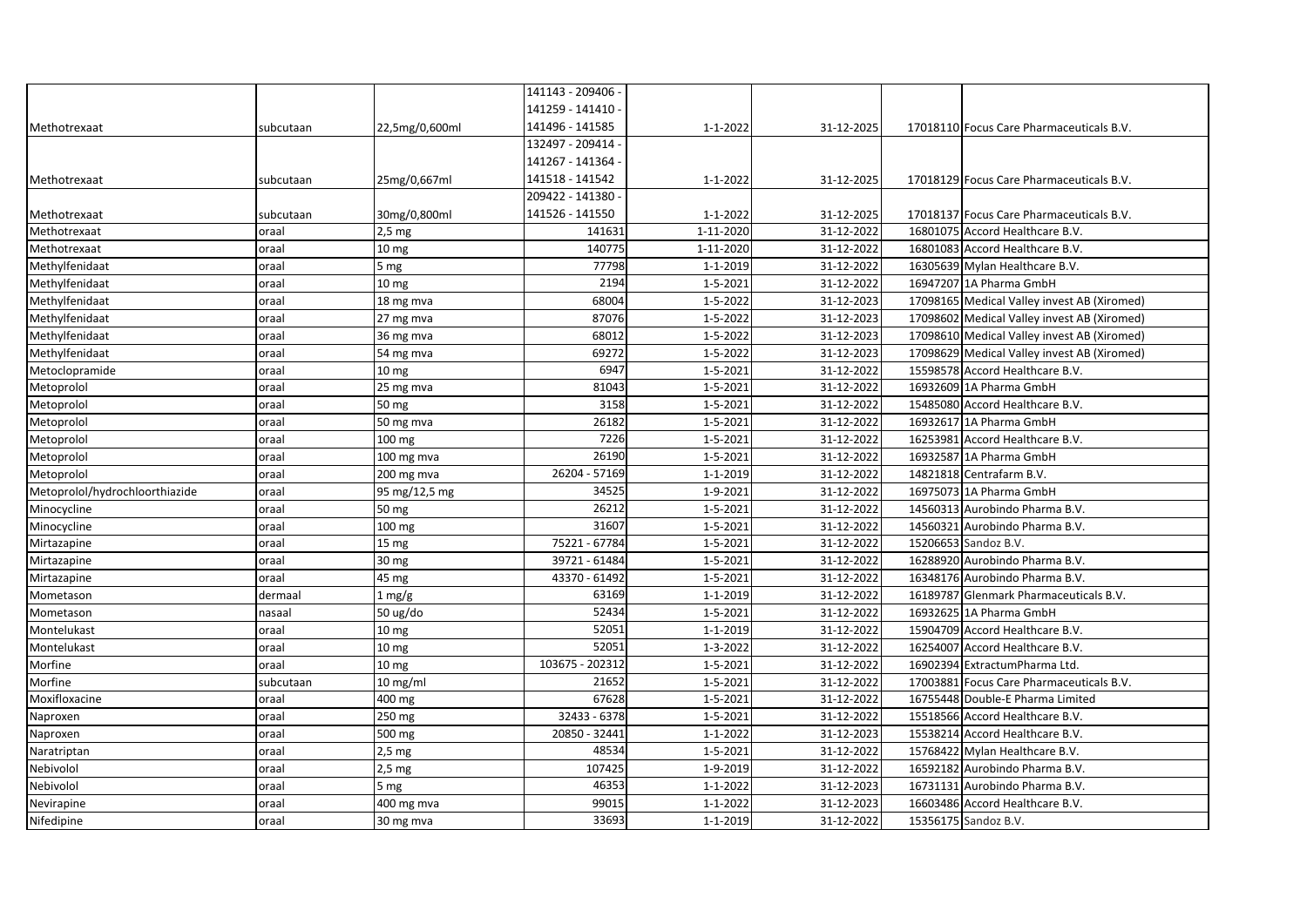| Nifedipine                     | oraal        | 60 mg mva        | 33707            | 1-3-2020       | 31-12-2022 | 15356183 Sandoz B.V.                     |
|--------------------------------|--------------|------------------|------------------|----------------|------------|------------------------------------------|
| Nitisinon                      | oraal        | 2 mg             | 79987            | 1-8-2018       | 31-12-2023 | 15767965 Swedish Orphan Biovitrum BVBA   |
| Nitisinon                      | oraal        | 5 mg             | 79995            | 1-8-2018       | 31-12-2023 | 15131440 Swedish Orphan Biovitrum BVBA   |
| Nitisinon                      | oraal        | 10 <sub>mg</sub> | 80004            | 1-8-2018       | 31-12-2023 | 15131459 Swedish Orphan Biovitrum BVBA   |
| Nitrofurantoine                | oraal        | 50 mg            | 5460             | 1-5-2021       | 31-12-2022 | 12337528 Amdipharm Limited               |
|                                |              |                  | 45802 - 44520    |                |            |                                          |
| Nitroglycerine                 | transdermaal | 5 <sub>mg</sub>  | 38822 - 21520    | 1-5-2021       | 31-12-2022 | 14011255 Merrus Labs Luxco II S.a.R.L    |
|                                |              |                  | 44539 - 45810    |                |            |                                          |
| Nitroglycerine                 | transdermaal | 10 <sub>mg</sub> | 20672 - 38814    | 1-5-2021       | 31-12-2022 | 14011263 Merrus Labs Luxco II S.a.R.L.   |
| Nortriptyline                  | oraal        | 50 mg            | 25623            | 1-5-2021       | 31-12-2022 | 16725913 Glenmark Pharmaceuticals B.V.   |
| Nystatine                      | oraal        | 100.000 IE       | 6629             | 1-5-2021       | 31-12-2022 | 16727177 RPH Pharmaceuticals AB          |
| Olanzapine                     | oraal        | 10 mg            | 60968 - 45578    | 1-4-2020       | 31-12-2022 | 15825124 Aurobindo Pharma B.V.           |
| Olmesartan                     | oraal        | 10 <sub>mg</sub> | 70181            | $1 - 6 - 2021$ | 31-12-2022 | 16359100 Aurobindo Pharma B.V.           |
| Olmesartan                     | oraal        | 20 <sub>mg</sub> | 70203            | $1 - 6 - 2021$ | 31-12-2022 | 16359097 Aurobindo Pharma B.V.           |
| Olmesartan                     | oraal        | 40 mg            | 70211            | 1-6-2021       | 31-12-2022 | 16357604 Aurobindo Pharma B.V.           |
| Olmesartan                     | oraal        | 40 mg            | 70211            | 1-4-2022       | 31-12-2022 | 16350839 Glenmark Pharmaceuticals B.V.   |
| Olmesartan/hydrochloorthiazide | oraal        | 20 mg/12,5 mg    | 80098            | 1-5-2021       | 31-12-2022 | 17007194 KRKA Belgium N.V.               |
| Omeprazol                      | oraal        | 10 mg            | 60054 - 88781    | 1-5-2021       | 31-12-2022 | 15944115 Sandoz B.V.                     |
| Omeprazol                      | oraal        | 20 mg            | 88811 - 60062    | 1-1-2019       | 31-12-2022 | 16064607 Focus Care Pharmaceuticals B.V. |
| Omeprazol                      | oraal        | 40 mg            | 88803 - 60070    | $1 - 5 - 2021$ | 31-12-2022 | 15969312 Sandoz B.V.                     |
| Ondansetron                    | oraal        | 8 mg             | 49913 - 31518    | $1 - 1 - 2019$ | 31-12-2022 | 15702782 Aurobindo Pharma B.V.           |
| Oxazepam                       | oraal        | 10 mg            | 353              | 1-3-2020       | 31-12-2022 | 15732703 Accord Healthcare B.V.          |
| Oxazepam                       | oraal        | 50 mg            | 7285             | 1-5-2021       | 31-12-2022 | 15732711 Accord Healthcare B.V.          |
| Oxybutinine                    | oraal        | $2,5$ mg         | 40118            | $1 - 5 - 2021$ | 31-12-2022 | 15724875 Accord Healthcare B.V.          |
| Oxybutinine                    | oraal        | 5 mg             | 24279            | 1-5-2021       | 31-12-2022 | 15724883 Accord Healthcare B.V.          |
| Oxycodon                       | oraal        | 5 mg mva         | 66788            | 1-5-2021       | 31-12-2022 | 16026632 Aurobindo Pharma B.V.           |
|                                |              |                  | 94390 - 102059 - |                |            |                                          |
| Oxycodon                       | oraal        | 10 <sub>mg</sub> | 68217            | 1-5-2021       | 31-12-2022 | 15902161 Aurobindo Pharma B.V.           |
| Oxycodon                       | oraal        | 10 mg mva        | 57614            | 1-3-2019       | 31-12-2022 | 15801586 Mylan Healthcare B.V.           |
|                                |              |                  | 94374 - 102040   |                |            |                                          |
| Oxycodon                       | oraal        | 5 mg             | 68225            | 1-3-2019       | 31-12-2022 | 15801543 Mylan Healthcare B.V.           |
| Oxycodon                       | oraal        | 20 mg mva        | 57622            | 1-1-2019       | 31-12-2022 | 16026667 Aurobindo Pharma B.V.           |
| Oxycodon                       | oraal        | 40 mg mva        | 57630            | 1-1-2019       | 31-12-2022 | 16026683 Aurobindo Pharma B.V.           |
| Oxycodon                       | oraal        | 60 mg mva        | 94293            | $1 - 1 - 2019$ | 31-12-2022 | 16026691 Aurobindo Pharma B.V.           |
| Oxycodon                       | oraal        | 15 mg mva        | 94277            | $1 - 1 - 2022$ | 31-12-2023 | 16026659 Aurobindo Pharma B.V.           |
| Oxycodon                       | oraal        | 20 mg            | 94412 - 68209    | 1-1-2022       | 31-12-2023 | 15902188 Aurobindo Pharma B.V.           |
| Oxycodon                       | oraal        | 30 mg mva        | 94285            | $1 - 1 - 2022$ | 31-12-2023 | 16026675 Aurobindo Pharma B.V.           |
| Pantoprazol                    | intraveneus  | 40 mg            | 50482            | 1-5-2021       | 31-12-2022 | 15990540 Sandoz B.V.                     |
| Pantoprazol                    | oraal        | 20 mg            | 52272            | $1 - 1 - 2022$ | 31-12-2023 | 16932706 Sandoz B.V.                     |
| Pantoprazol                    | oraal        | 40 mg            | 43044            | $1 - 1 - 2022$ | 31-12-2023 | 16932722 Sandoz B.V.                     |
| Paroxetine                     | oraal        | 10 mg            | 125040           | 1-5-2021       | 31-12-2022 | 16303857 Prolepha Research B.V.          |
| Paroxetine                     | oraal        | 10 <sub>mg</sub> | 125040           | 1-3-2022       | 31-12-2022 | 17035309 Prolepha Research B.V.          |
| Paroxetine                     | oraal        | 20 mg            | 125032           | $1 - 1 - 2019$ | 31-12-2022 | 16750934 Prolepha Research B.V.          |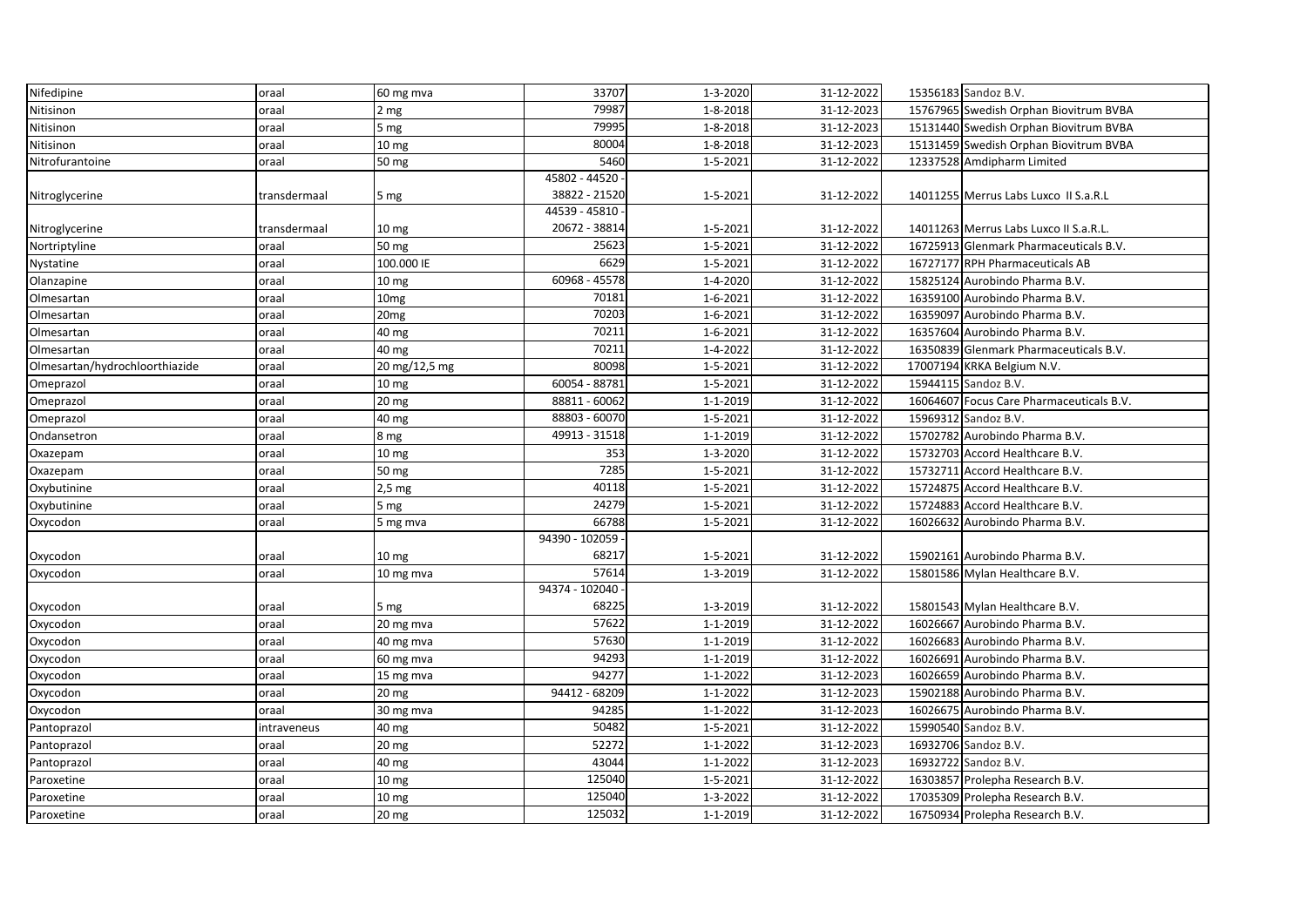| Paroxetine              | oraal | 30 mg               | 125059                    | $1 - 1 - 2019$ | 31-12-2022 | 16307771 Aurobindo Pharma B.V.                     |
|-------------------------|-------|---------------------|---------------------------|----------------|------------|----------------------------------------------------|
| Paroxetine              | oraal | 40 mg               | 125067                    | $1 - 5 - 2021$ | 31-12-2022 | 16607864 Prolepha Research B.V.                    |
|                         |       |                     | 41300 - 108499 -          |                |            |                                                    |
| Perindopril*            | oraal | 2-2,5 mg            | 85154                     | 1-5-2021       | 31-12-2022 | 16188535 Glenmark Pharmaceuticals B.V.             |
|                         |       |                     | 29076 - 85162 -           |                |            |                                                    |
| Perindopril*            | oraal | 4-5 mg              | 108502                    | 1-1-2019       | 31-12-2022 | 16188543 Glenmark Pharmaceuticals B.V.             |
|                         |       |                     | 69523 - 85170             |                |            |                                                    |
| Perindopril*            | oraal | 8-10 mg             | 108510                    | 1-1-2019       | 31-12-2022 | 16188551 Glenmark Pharmaceuticals B.V.             |
|                         |       |                     | 123382 - 123544           |                |            |                                                    |
| Perindopril/amlodipine* | oraal | 4-5 mg/5 mg         | 123587                    | 1-1-2022       | 31-12-2023 | 16969804 Aurobindo Pharma B.V.                     |
|                         |       |                     | 123552 - 123390           |                |            |                                                    |
| Perindopril/amlodipine* | oraal | 4-5 mg/10 mg        | 123595                    | 1-1-2022       | 31-12-2023 | 16969820 Aurobindo Pharma B.V.                     |
|                         |       |                     | 123404 - 123609<br>123560 |                |            |                                                    |
| Perindopril/amlodipine* | oraal | 8-10 mg/5 mg        | 123412 - 123617 -         | 1-1-2022       | 31-12-2023 | 16969812 Aurobindo Pharma B.V.                     |
|                         |       | 8-10 mg/10 mg       | 123579                    | $1 - 1 - 2022$ |            |                                                    |
| Perindopril/amlodipine* | oraal |                     | 48372 - 38261             |                | 31-12-2023 | 16969839 Aurobindo Pharma B.V.                     |
| Plantago ovata*         | oraal | 3,6 gr              | 50202                     | 1-4-2022       | 31-12-2023 | 15672522 Mylan Healthcare B.V.                     |
| Polystreensulfonaat     | oraal | 1000 mg/g           | 130656                    | 1-1-2022       | 31-12-2023 | 17057965 Focus Care Pharmaceuticals B.V.           |
| Posaconazol             | oraal | 100 mg              | 117498                    | $1 - 5 - 2021$ | 31-12-2022 | 16967593 Accord Healthcare B.V.                    |
| Posaconazol suspensie   | oraal | 40 mg/ml            | 79553                     | 1-5-2021       | 31-12-2022 | 16864336 Glenmark Pharmaceuticals B.V.             |
| Pravastatine            | oraal | $10 \; \mathrm{mg}$ | 31070                     | 1-5-2021       | 31-12-2022 | 15420108 Accord Healthcare B.V.                    |
| Pravastatine            | oraal | 20 mg               | 31089                     | 1-5-2021       | 31-12-2022 | 15712338 RATIOPHARM GMBH                           |
| Pravastatine            | oraal | 40 mg               | 46930                     | 1-5-2021       | 31-12-2022 | 15712346 RATIOPHARM GMBH                           |
| Prednisolon             | oraal | 5 mg                | 30449                     | 1-7-2020       | 31-12-2022 | 14051729 Centrafarm B.V.                           |
| Prednisolon             | oraal | 20 mg               | 58173                     | 1-4-2022       | 31-12-2023 | 15527166 Mylan Healthcare B.V.                     |
| Prednisolon             | oraal | 30 mg               | 66109                     | 1-4-2022       | 31-12-2023 | 15499774 Mylan Healthcare B.V.                     |
| Prednison               | oraal | 5 mg                | 8311                      | 1-5-2021       | 31-12-2022 | 15488578 Aurobindo Pharma B.V.                     |
| Prednison               | oraal | 5 mg                | 8311                      | $1 - 5 - 2021$ | 31-12-2022 | 13875795 Aurobindo Pharma B.V.                     |
| Pregabaline             | oraal | 25 mg               | 75698                     | 1-5-2021       | 31-12-2022 | 16922506 Allgen Pharmaceuticals                    |
| Pregabaline             | oraal | 75 mg               | 75701                     | 1-1-2019       | 31-12-2022 | 16882253 Sun Pharmaceutical Industries Europe B.V. |
| Pregabaline             | oraal | 150 mg              | 75728                     | 1-1-2019       | 31-12-2022 | 16882261 Sun Pharmaceutical Industries Europe B.V. |
| Pregabaline             | oraal | 300 mg              | 75736                     | $1 - 5 - 2021$ | 31-12-2022 | 16977130 Sun Pharmaceutical Industries Europe B.V. |
| Propranolol             | oraal | 10 mg               | 5703                      | $1 - 5 - 2021$ | 31-12-2022 | 15593460 Accord Healthcare B.V.                    |
| Propranolol             | oraal | 40 mg               | 5711                      | 1-5-2021       | 31-12-2022 | 15593479 Accord Healthcare B.V.                    |
| Quetiapine              | oraal | 25 mg               | 50741                     | 1-1-2020       | 31-12-2023 | 15774171 Accord Healthcare B.V.                    |
| Quetiapine              | oraal | 100 mg              | 50768                     | 1-11-2019      | 31-12-2022 | 15774198 Accord Healthcare B.V.                    |
| Quetiapine              | oraal | 200 mg              | 50776                     | 1-11-2019      | 31-12-2022 | 15774201 Accord Healthcare B.V.                    |
| Quetiapine              | oraal | 50 mg mva           | 84182                     | 1-5-2021       | 31-12-2022 | 16049012 Accord Healthcare B.V.                    |
| Quetiapine              | oraal | 150 mg mva          | 94757                     | 1-5-2021       | 31-12-2022 | 16261690 Accord Healthcare B.V.                    |
| Quetiapine              | oraal | 200 mg mva          | 84190                     | 1-5-2021       | 31-12-2022 | 15966232 Accord Healthcare B.V.                    |
| Quetiapine              | oraal | 300 mg mva          | 84204                     | $1 - 5 - 2021$ | 31-12-2022 | 15966240 Accord Healthcare B.V.                    |
| Quetiapine              | oraal | 400 mg mva          | 84212                     | $1 - 5 - 2021$ | 31-12-2022 | 15966259 Accord Healthcare B.V.                    |
| Rabeprazol              | oraal | 10 <sub>mg</sub>    | 54860                     | $1 - 1 - 2019$ | 31-12-2022 | 16607856 Focus Care Pharmaceuticals B.V.           |
|                         |       |                     |                           |                |            |                                                    |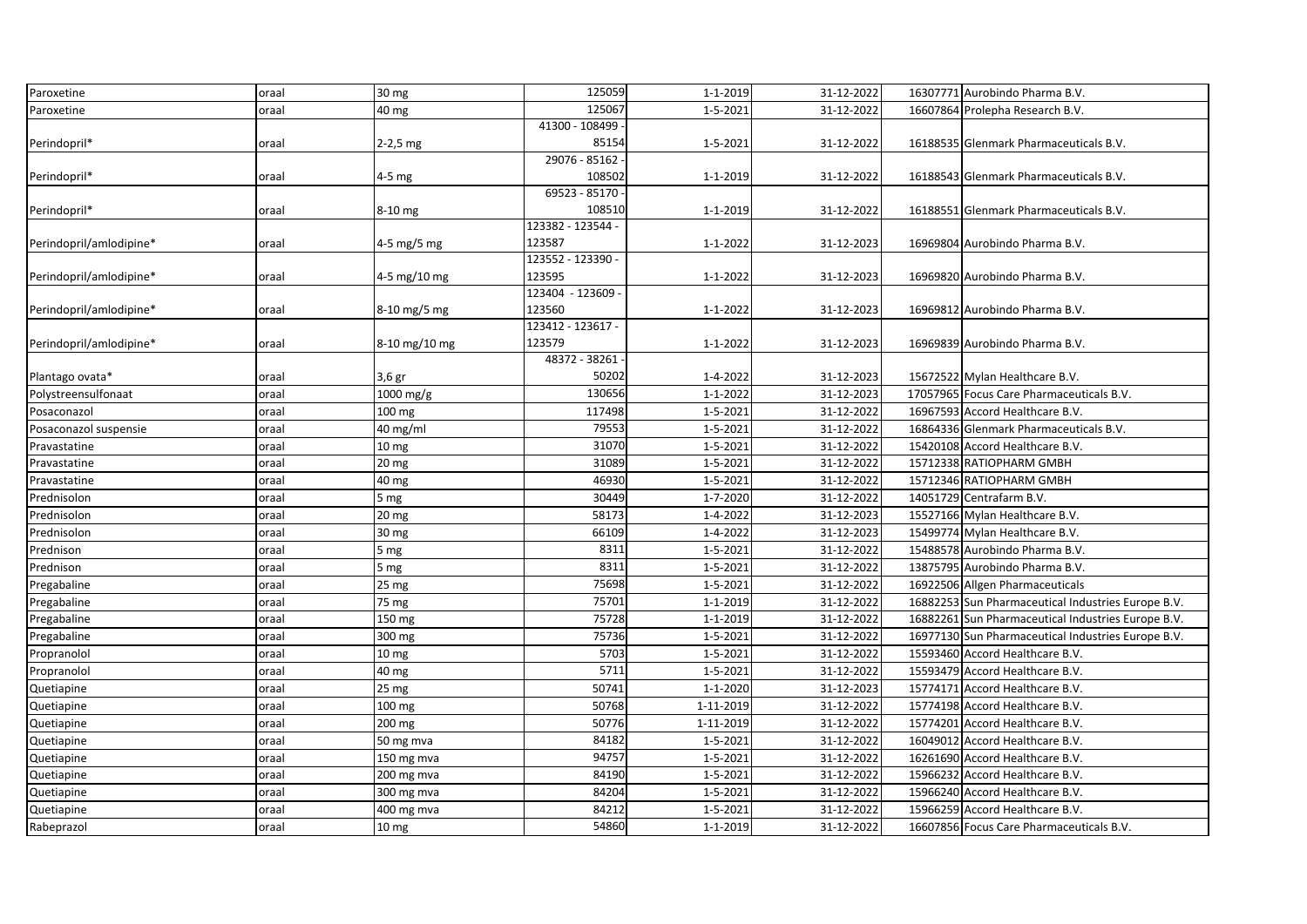| Rabeprazol                       | oraal        | 20 mg            | 54879           | $1 - 1 - 2019$ | 31-12-2022 | 15835375 Sandoz B.V.                               |
|----------------------------------|--------------|------------------|-----------------|----------------|------------|----------------------------------------------------|
| Ramipril                         | oraal        | $2,5$ mg         | 50555 - 70998   | $1 - 5 - 2021$ | 31-12-2022 | 16883004 KRKA Belgium N.V.                         |
| Ramipril                         | oraal        | 5 mg             | 50563 - 71005   | 1-5-2021       | 31-12-2022 | 17000297 KRKA Belgium N.V.                         |
| Ramipril                         | oraal        | 10 mg            | 70351 - 30856   | $1 - 5 - 2021$ | 31-12-2022 | 17000300 KRKA Belgium N.V.                         |
| Ramipril/hydrochloorthiazide     | oraal        | 5 mg/25 mg       | 40363           | 1-5-2021       | 31-12-2022 | 15488713 Aurobindo Pharma B.V.                     |
| Riluzol                          | oraal        | 50 mg            | 45225           | 1-9-2019       | 31-12-2023 | 16310268 Glenmark Pharmaceuticals B.V.             |
| Risedroninezuur                  | oraal        | 35 mg            | 68888           | 1-5-2021       | 31-12-2022 | 15702294 Aurobindo Pharma B.V.                     |
| Risedroninezuur/cholecalciferol  | oraal        | 35 mg/500 mg     | 77186           | 1-5-2021       | 31-12-2022 | 15951316 Aurobindo Pharma B.V.                     |
| Risperidon                       | oraal        | $0,5$ mg         | 56197           | $1 - 5 - 2021$ | 31-12-2022 | 16239334 Aurobindo Pharma B.V.                     |
| Risperidon                       | oraal        | 1 <sub>mg</sub>  | 37710 - 69140   | $1 - 5 - 2021$ | 31-12-2022 | 15419657 Accord Healthcare B.V.                    |
| Risperidon                       | oraal        | 2 mg             | 37729 - 69159   | 1-5-2021       | 31-12-2022 | 15419673 Accord Healthcare B.V.                    |
| Ritonavir                        | oraal        | 100 mg           | 94064 - 45128   | 1-5-2021       | 31-12-2022 | 16668847 Mylan Healthcare B.V.                     |
| Rivastigmine                     | transdermaal | 4,6 mg           | 85006 - 112879  | $1 - 1 - 2019$ | 31-12-2022 | 16599802 Aurobindo Pharma B.V.                     |
| Rivastigmine                     | transdermaal | 9,5 mg           | 84980 - 112887  | 1-5-2021       | 31-12-2022 | 16946677 1A Pharma GmbH                            |
| Rivastigmine                     | transdermaal | 13,3 mg          | 206423 - 105414 | 1-5-2021       | 31-12-2022 | 16946650 1A Pharma GmbH                            |
| Rosuvastatine                    | oraal        | 10 <sub>mg</sub> | 201049          | $1 - 1 - 2019$ | 31-12-2022 | 16675002 Sun Pharmaceutical Industries Europe B.V. |
| Rosuvastatine                    | oraal        | 20 mg            | 201057          | $1 - 1 - 2019$ | 31-12-2022 | 16674995 Sun Pharmaceutical Industries Europe B.V. |
| Rosuvastatine                    | oraal        | 40 mg            | 201065          | $1 - 1 - 2022$ | 31-12-2023 | 16922670 Allgen Pharmaceuticals                    |
| Rosuvastatine                    | oraal        | 5 mg             | 201030          | $1 - 1 - 2022$ | 31-12-2023 | 17072883 Sun Pharmaceutical Industries Europe B.V. |
| Rupatadine                       | oraal        | 10 <sub>mg</sub> | 98426           | 1-5-2021       | 31-12-2022 | 15713261 J. Uriach & Cía., S.A.                    |
| Salbutamol aerosol***            | inhalatie    | 100 ug           | 43281           | $1 - 1 - 2022$ | 31-12-2023 | 16038061 Sandoz B.V.                               |
| Salmeterol/fluticason aerosol*** | inhalatie    | 25 ug/50 ug      | 62510           | 1-5-2021       | 31-12-2022 | 14642786 GlaxoSmithKline B.V.                      |
| Salmeterol/fluticason aerosol*** | inhalatie    | 25 ug/125 ug     | 62529           | $1 - 1 - 2019$ | 31-12-2022 | 16192222 Focus Care Pharmaceuticals B.V.           |
| Salmeterol/fluticason aerosol*** | inhalatie    | 25 ug/250 ug     | 62537           | 1-5-2021       | 31-12-2022 | 16192230 Vincion B.V.                              |
|                                  |              |                  | 206326 - 64971  |                |            |                                                    |
| Salmeterol/fluticason diskus***  | inhalatie    | 50 ug/500 ug     | 196878-206318   | 1-5-2021       | 31-12-2022 | 14254182 GlaxoSmithKline B.V.                      |
|                                  |              |                  | 206334 - 205176 |                |            |                                                    |
| Salmeterol/fluticason diskus***  | inhalatie    | 50 ug/100 ug     | 64955           | 1-5-2021       | 31-12-2022 | 16955145 Neutec Inhaler Ireland Limited            |
|                                  |              |                  | 206342 - 205184 |                |            |                                                    |
| Salmeterol/fluticason diskus***  | inhalatie    | 50 ug/250 ug     | 64963           | 1-5-2021       | 31-12-2022 | 16961714 Neutec Inhaler Ireland Limited            |
| Sertraline                       | oraal        | 50 mg            | 39403           | 1-5-2021       | 31-12-2022 | 16315421 Sun Pharmaceutical Industries Europe B.V. |
| Sertraline                       | oraal        | 100 mg           | 39411           | 1-5-2021       | 31-12-2022 | 16935721 Ria Generics Ltd.                         |
| Sevelameer                       | oraal        | 800 mg           | 90131           | 1-1-2019       | 31-12-2022 | 16224574 Aurobindo Pharma B.V.                     |
| Sildenafil                       | oraal        | 20mg             | 80365           | 1-1-2019       | 31-12-2022 | 16531817 Aurobindo Pharma B.V.                     |
| Simvastatine                     | oraal        | 40 mg            | 67822           | $1 - 1 - 2019$ | 31-12-2022 | 15724778 Sandoz B.V.                               |
| Simvastatine/ezetimib            | oraal        | 10 mg/20 mg      | 77038           | 1-9-2019       | 31-12-2023 | 16782232 Glenmark Pharmaceuticals B.V.             |
| Simvastatine/ezetimib            | oraal        | 10 mg/40 mg      | 77046           | 1-6-2020       | 31-12-2022 | 16782240 Glenmark Pharmaceuticals B.V.             |
| Simvastatine/ezetimib            | oraal        | 10 mg/80 mg      | 77054           | 1-6-2020       | 31-12-2022 | 16782259 Glenmark Pharmaceuticals B.V.             |
| Solifenacine                     | oraal        | 5 mg             | 75337           | 1-2-2020       | 31-12-2022 | 16801067 Accord Healthcare B.V.                    |
| Solifenacine                     | oraal        | 10 <sub>mg</sub> | 75345           | 1-2-2020       | 31-12-2022 | 16813383 Accord Healthcare B.V.                    |
| Sotalol                          | oraal        | 40 mg            | 84239           | $1 - 1 - 2022$ | 31-12-2023 | 16592395 Aurobindo Pharma B.V.                     |
| Sotalol                          | oraal        | 80 mg            | 2879            | $1 - 1 - 2022$ | 31-12-2023 | 15364453 Sandoz B.V.                               |
| Spironolacton                    | oraal        | 50 mg            | 15733           | $1 - 5 - 2021$ | 31-12-2022 | 15446956 Accord Healthcare B.V.                    |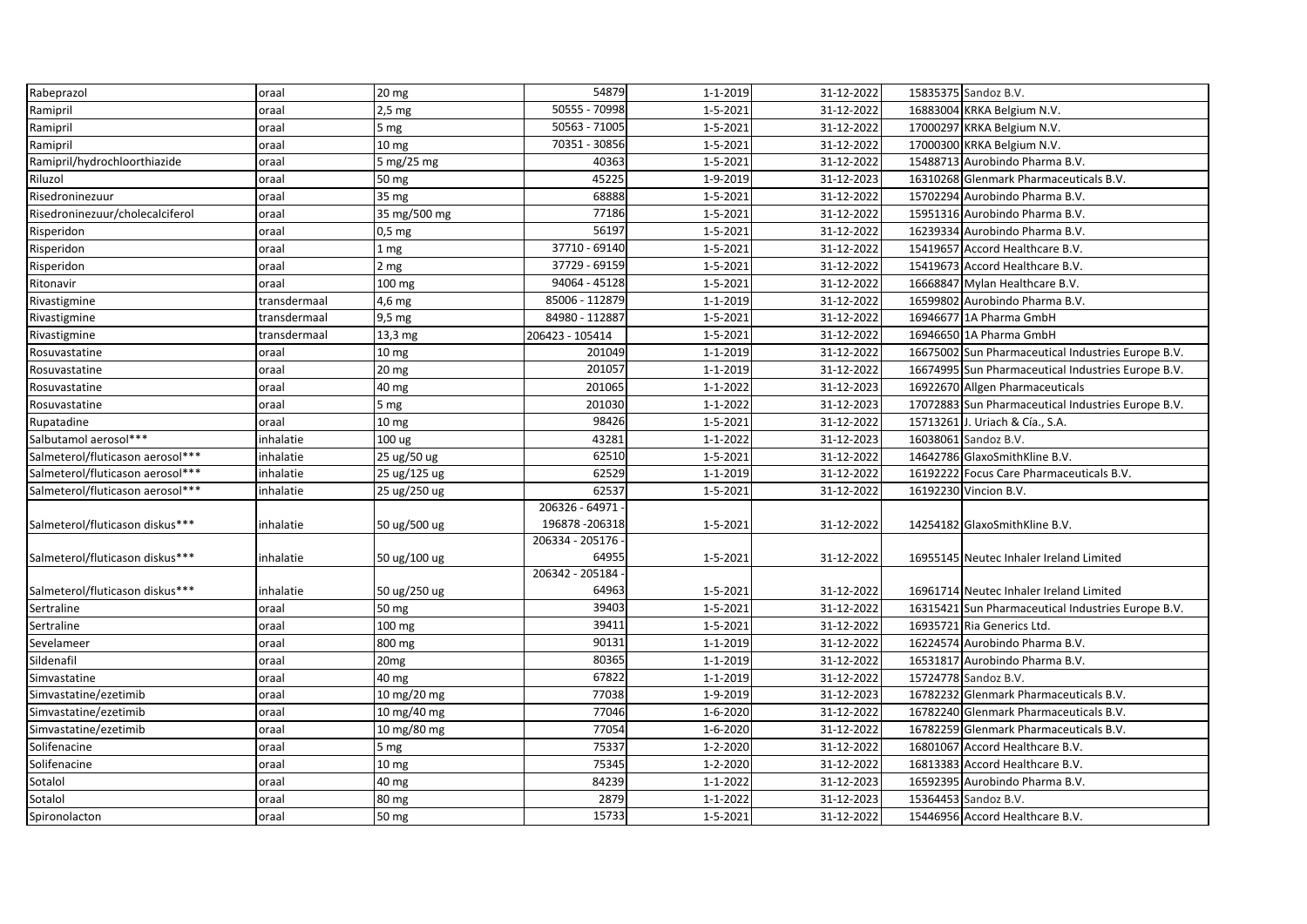| Spironolacton                   | oraal     | 100 mg           | 3778              | 1-5-2021       | 31-12-2022 | 15446964 Accord Healthcare B.V.                    |
|---------------------------------|-----------|------------------|-------------------|----------------|------------|----------------------------------------------------|
| Sucralfaat                      | oraal     | 1000 mg          | 17906 - 23221     | 1-5-2021       | 31-12-2022 | 14301415 Sandoz B.V.                               |
| Sulfasalazine                   | oraal     | 500 mg           | 7137              | 1-4-2022       | 31-12-2023 | 15258769 Mylan Healthcare B.V.                     |
| Sumatriptan                     | oraal     | 100 mg           | 32476 - 79499     | 1-2-2019       | 31-12-2022 | 15369749 Aurobindo Pharma B.V.                     |
|                                 |           |                  | 38210 - 62359     |                |            |                                                    |
| Sumatriptan                     | subcutaan | 12 mg/ml         | 82651             | 1-5-2021       | 31-12-2022 | 15557081 Sun Pharmaceutical Industries Europe B.V. |
| Sumatriptan                     | oraal     | 50 mg            | 41378 - 79480     | 1-2-2019       | 31-12-2022 | 15369730 Aurobindo Pharma B.V.                     |
| Tadalafil                       | oraal     | 20 mg            | 68241             | 1-4-2022       | 31-12-2023 | 17093031 Aurobindo Pharma B.V.                     |
| Tamoxifen                       | oraal     | 20 mg            | 17884             | 1-5-2021       | 31-12-2022 | 15989828 Mylan Healthcare B.V.                     |
| Tamsulosine                     | oraal     | $0,4$ mg         | 76236 - 41068     | 1-1-2019       | 31-12-2022 | 16329740 Sun Pharmaceutical Industries Europe B.V. |
| Telmisartan                     | oraal     | 40 mg            | 50644             | 1-5-2021       | 31-12-2022 | 16870255 Medical Valley invest AB (Xiromed)        |
| Telmisartan                     | oraal     | 80 mg            | 50652             | 1-5-2021       | 31-12-2022 | 16870263 Medical Valley invest AB (Xiromed)        |
| Telmisartan/hydrochloorthiazide | oraal     | 40 mg/12,5 mg    | 67954             | $1 - 1 - 2019$ | 31-12-2022 | 16746562 Medical Valley invest AB (Xiromed)        |
| Telmisartan/hydrochloorthiazide | oraal     | 80 mg/12,5 mg    | 67261             | 1-1-2019       | 31-12-2022 | 16311345 Focus Care Pharmaceuticals B.V.           |
| Telmisartan/hydrochloorthiazide | oraal     | 80 mg/25 mg      | 87386             | 1-1-2019       | 31-12-2022 | 16311353 Focus Care Pharmaceuticals B.V.           |
| Temazepam                       | oraal     | 10 mg            | 15806 - 32956     | 1-7-2021       | 31-12-2022 | 13806769 Aurobindo Pharma B.V.                     |
| Temazepam                       | oraal     | 10 <sub>mg</sub> | 15806 - 32956     | 1-2-2022       | 31-12-2022 | 13907786 Aurobindo Pharma B.V.                     |
| Temazepam                       | oraal     | 20 <sub>mg</sub> | 15814 - 32964     | 1-7-2021       | 31-12-2022 | 13806750 Aurobindo Pharma B.V.                     |
| Temazepam                       | oraal     | 20 <sub>mg</sub> | 15814 - 32964     | 1-2-2022       | 31-12-2022 | 13907832 Aurobindo Pharma B.V.                     |
| Tenofovirdisoproxil             | oraal     | 245 mg           | 146633            | 1-5-2021       | 31-12-2022 | 16922689 Allgen Pharmaceuticals                    |
| Terbinafine                     | oraal     | 250 mg           | 34010             | 1-5-2021       | 31-12-2022 | 16579240 Aurobindo Pharma B.V.                     |
| Tibolon                         | oraal     | $2,5$ mg         | 25690             | 1-5-2021       | 31-12-2022 | 16022297 Sandoz B.V.                               |
|                                 |           |                  | 206229 - 59919    |                |            |                                                    |
|                                 |           |                  | 133345 - 198269   |                |            |                                                    |
| Tiotropium                      | inhalatie | 10-18 ug         | 59927 - 210021    | 1-8-2021       | 31-12-2022 | 17036429 Glenmark Pharmaceuticals B.V.             |
|                                 |           |                  | 206229 - 59919    |                |            |                                                    |
|                                 |           |                  | 133345 - 198269 · |                |            |                                                    |
| Tiotropium                      | inhalatie | 10-18 ug         | 59927 - 210021    | 1-8-2021       | 31-12-2022 | 17036461 Glenmark Pharmaceuticals B.V.             |
| Tolterodine                     | oraal     | l mg             | 50342             | $1 - 2 - 2020$ | 31-12-2022 | 15841626 Accord Healthcare B.V.                    |
| Tolterodine                     | oraal     | 2 mg             | 50334             | $1 - 5 - 2021$ | 31-12-2022 | 15841634 Accord Healthcare B.V.                    |
| Tolterodine                     | oraal     | 2 mg mva         | 66842             | 1-3-2020       | 31-12-2022 | 15840735 Aurobindo Pharma B.V.                     |
| Tolterodine                     | oraal     | 4 mg mva         | 60534             | $1 - 5 - 2021$ | 31-12-2022 | 15840743 Aurobindo Pharma B.V.                     |
| Tramadol                        | oraal     | 50 mg            | 35475 - 47988     | $1 - 5 - 2021$ | 31-12-2022 | 15951553 Aurobindo Pharma B.V.                     |
| Tramadol                        | oraal     | 100 mg mva       | 50431 - 53112     | 1-8-2021       | 31-12-2022 | 14899337 Sandoz B.V.                               |
| Tramadol/paracetamol            | oraal     | 37,5 mg/325 mg   | 69183 - 90174     | $1 - 1 - 2019$ | 31-12-2022 | 16628403 Aurobindo Pharma B.V.                     |
| Tranylcypromine                 | oraal     | 20 mg            | 130729            | 1-5-2022       | 31-12-2022 | 17091470 Glenmark Pharmaceuticals B.V.             |
| Travoprost met conserveermiddel | oculair   | 40 ug/ml         | 206458            | $1 - 1 - 2022$ | 31-12-2023 | 16058607 Sandoz B.V.                               |
| Travoprost/timolol              | oculair   | 40 ug/5 mg/ml    | 80888 - 212245    | 1-5-2021       | 31-12-2022 | 16580982 Centrafarm B.V.                           |
| Trazodon                        | oraal     | 50 mg            | 103624            | 1-7-2020       | 31-12-2022 | 16880439 Accord Healthcare B.V.                    |
| Trazodon                        | oraal     | 100 mg           | 19003             | 1-7-2020       | 31-12-2022 | 16880447 Accord Healthcare B.V.                    |
| Triamcinolon                    | dermaal   | 1 mg/g           | 75396             | 1-5-2021       | 31-12-2022 | 16767756 Aurobindo Pharma B.V.                     |
| Ursodeoxycholzuur               | oraal     | 250 mg           | 15830             | 1-5-2021       | 31-12-2022 | 16921445 Allgen Pharmaceuticals                    |
| Ursodeoxycholzuur               | oraal     | 300 mg           | 18384             | $1 - 5 - 2021$ | 31-12-2022 | 16851315 Sandoz B.V.                               |